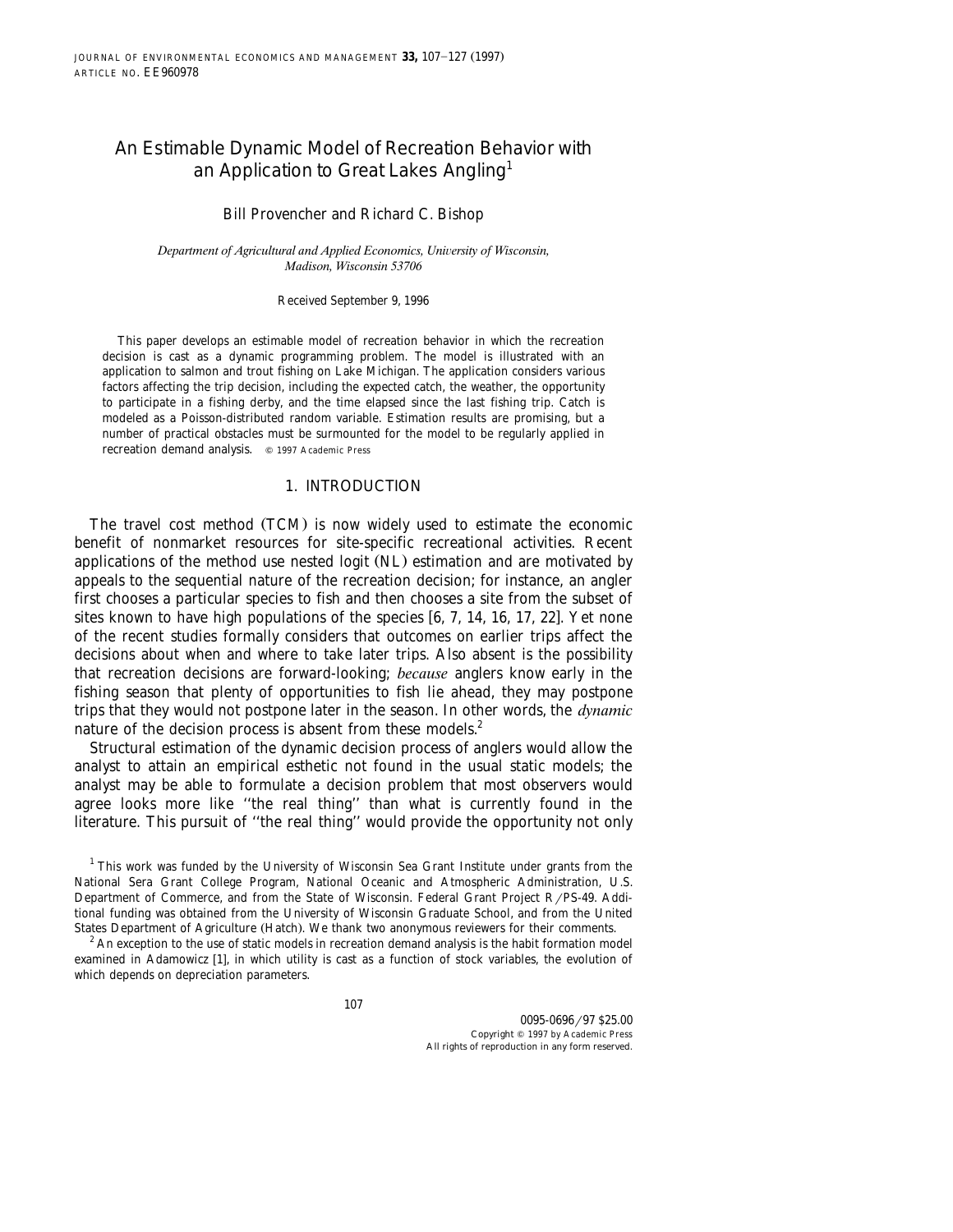to derive estimates of economic values as in the usual static models, but also to approximate the structural parameters important to understanding the dynamic relationships between fish stocks and angler effort. In their study of the Green Bay, Lake Michigan yellow perch fishery, Johnson *et al.* [10] observe that "The prospect exists for managing variability in harvest and stock size and for maximizing economic returns in the fishery, but more information is required, *primarily on sportfishing dynamics and angler preferences*. Stock-recruitment relations, density dependence of growth, *and dynamics of sportfishing effort* are the primary sources of uncertainty limiting the precision of our predictions" (Abstract, emphasis added). Swallow  $\left[21\right]$  demonstrates the importance of intraseasonal management of a fishery to maximize angler welfare. Like Johnson *et al*., he concludes that additional research is required to understand angler behavior: ''Evaluation of how different types of recreationists might switch days between subseasons in response to quality and regulations may prove critical. *The extant literature does not address the potential demand or equity implications for such intertemporal behavioral choices. Research on beha*¨*ioral choices could enrich policy assessments based on recreational consumer's surplus*" [p. 933, emphasis added].

The fundamentally dynamic structure of the trip decision is certainly understood by TCM practitioners; for instance, Morey *et al.* [16] observe that, "In general, one might expect that the decision to fish at site  $j$  mode  $m$  in period  $t$  would affect the participation probability and site/mode probabilities in subsequent periods." Yet such relationships have not yet been modelled, most likely for two reasons. First, estimation of dynamic models would require fairly detailed data. And second, developing a conceptually coherent dynamic model of behavior that is also tractable in estimation is a daunting task. Arguably the first reason is simply an effect of the second; if dynamic structural models were easily estimated, data to estimate them would be gathered.

In this paper we describe a dynamic structural model of the decision to visit a recreation site. The estimation approach as described in the first part of the paper is the same as that first used by Rust  $[19]$  in his study of the dynamics of the bus engine replacement decision, and Miranda and Schnitkey  $[15]$  in their investigation of the dairy cow replacement problem. The model is best described as a dynamic multinomial logit model. By virtue of its dynamic nature, the model avoids the problem of the independence of irrelevant alternatives that afflicts static multinomial logit models. On the other hand, because the model has a multinomial logit form, the calculation of likelihoods can be done relatively cheaply. Welfare effects of changes in site quality are easily calculated via dynamic programming.

The second part of the paper illustrates the model with an empirical investigation of the decisions of fishing club members on the Wisconsin shore of Lake Michigan. As it turned out, most club members rarely ventured from a few launches close to home, and so for these anglers the fishing decision on any given day is reasonably cast as the simple binary choice of whether or not to fish for salmonids (salmon and trout) from local ramps on Lake Michigan. The application accounts for various factors influencing the decision to fish, such as the expected catch, the weather, the time-cost of fishing, and the time elapsed since the last trip. Estimation results are used to calculate the (conditional) probability of fishing on any given day of the season, the expected seasonal value of fishing, and the welfare effect of an increase in the quality of fishing, as measured by an increase in the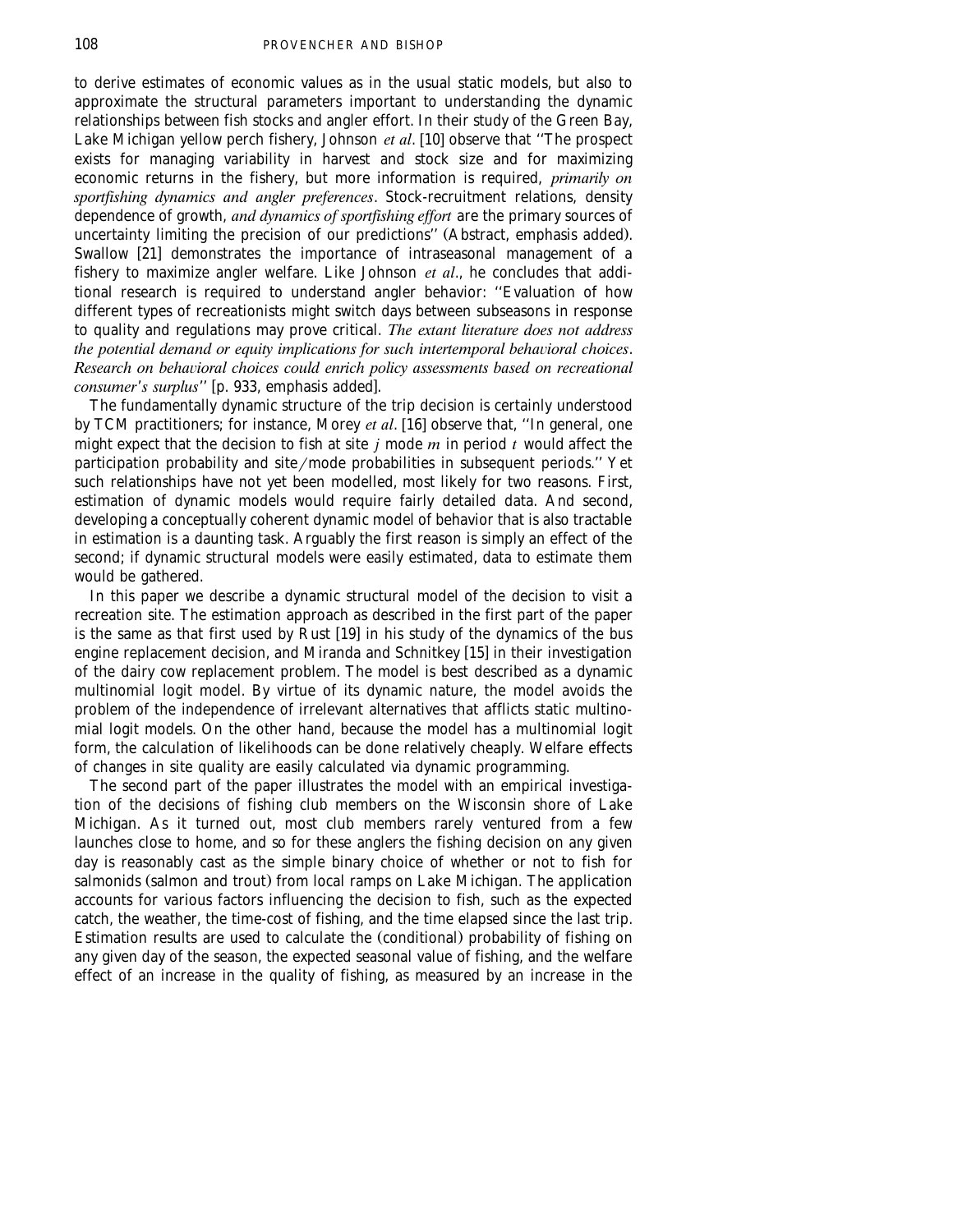site-wide average catch. The paper concludes with remarks on some of the methodological issues raised by the application.

# 2. THE BASIC MODEL

Over the past 10 years a literature concerning the estimation of stochastic dynamic behavioral models has emerged and no doubt will continue to grow in the years ahead. Reviews of this literature are contained in Rust [19], Eckstein and Wolpin [8], and Rust and Pakes [20]. Because the estimation technique is new in the nonmarket valuation literature, in the discussion here we present it in considerable detail. As with all previous attempts to estimate stochastic decision problems, we assume preferences are time-separable and state-separable. Time separability implies that total utility for the season can be expressed as the expected discounted sum of the utility generated on each day of the season. State separability implies that preferences in the current period depend only on the current state of nature, though this is not as restrictive as it might seem at first glance—it is a trivial matter in practice to include in the ''current'' state of nature past state values, or past outcomes. Rust and Pakes [20] argue that the assumptions of time and state separability still leave the analyst with enough flexibility to develop a good model of behavior. They conclude that, ''While it is unlikely that human decision makers are literally solving time separable Markovian decision problems (either consciously or unconsciously), it turns out that this class is sufficiently rich and flexible to enable one to construct detailed models of most types of behavior" (p. 7).

We present the model in the context of recreational fishing, though it is certainly applicable to other recreational activities with a clear dynamic component. Let *T* denote the total number of days in the fishing season, and let  $t = 1, \ldots, T$  denote an arbitrary day during the season. On day  $t$  an angler decides among various fishing alternatives, including not fishing at all. Ultimately the angler's decision depends on the state of nature at time *t*, as defined by state variables concerning the quality of fishing, the time elapsed since the last day fished, the weather, and so on. If the analyst knows all the variables that enter the angler's decision process, then in theory he or she can solve the appropriate dynamic decision problem to obtain an optimal ''trip policy'' that perfectly forecasts the fishing alternative chosen by the angler. Of course, knowing enough about the decision process to perfectly forecast trips is impossible, and so the analyst must concede the existence of random state variables entering the decision process that are observed contemporaneously by the angler but never observed by the analyst.

Suppose there are  $\overline{I}$  trip destinations, and let  $y_t$ , denote the angler's trip decision on day *t*, with  $y_t = i$  if on day *t* alternative *i* is chosen,  $i = 0...I$ .  $y_t = 0$  denotes the decision not to fish on day *t*. The vector of observable state variables affecting utility on day *t* is denoted by  $\mathbf{x}$ ; by *observable* we mean that both the angler *and* the analyst observe the value of the state variable. Included in this vector are such determinants of the trip decision as weather variables, trip costs, and catch rates at the various fishing sites. Along with the observable state variables the model includes decision-specific unobservable state variables  $\tilde{\varepsilon}_t = (\tilde{\varepsilon}_{0t}, \dots, \tilde{\varepsilon}_{t}$ . These are random variables observed contemporaneously by the angler but *not* by the analyst.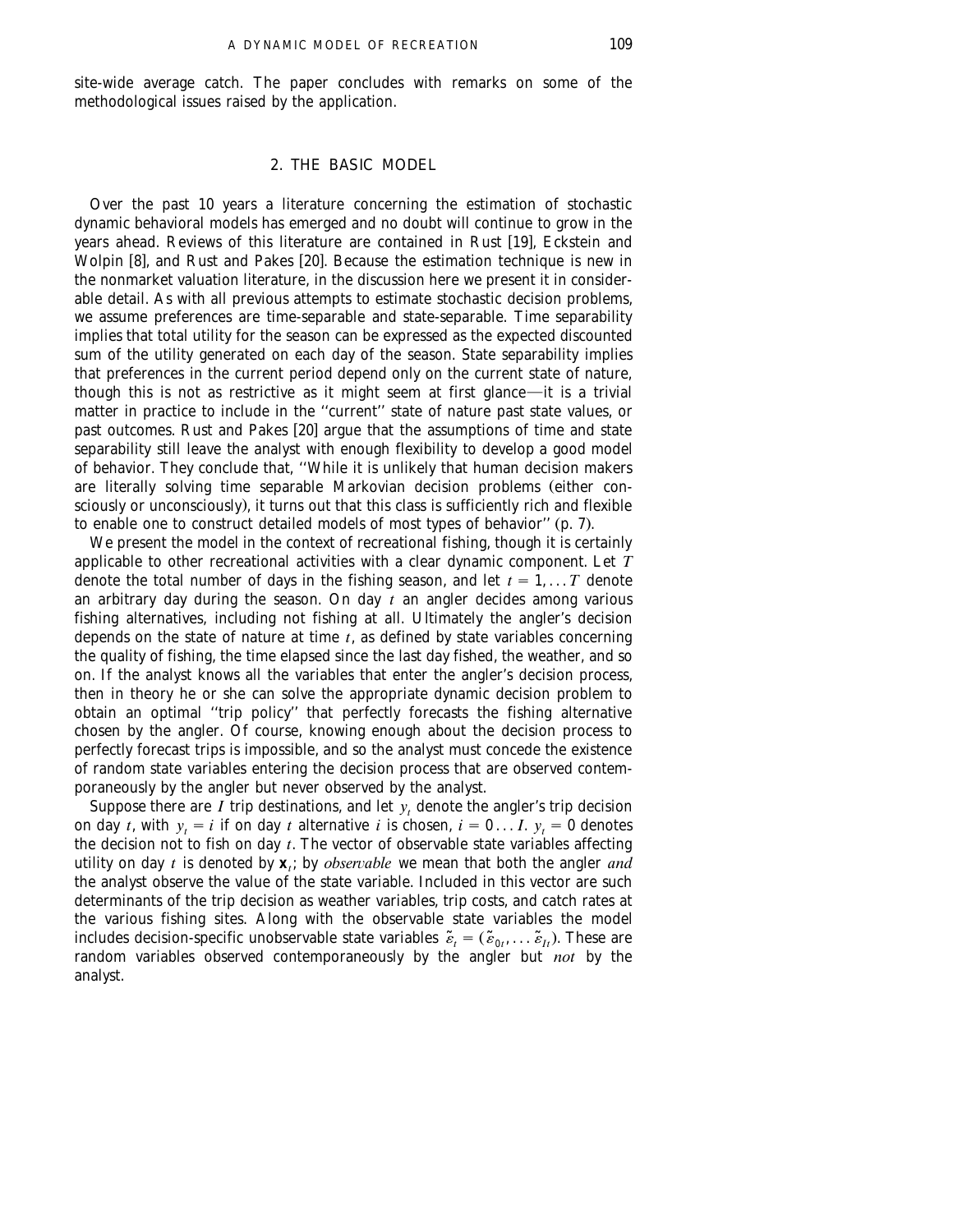For the purpose of understanding the angler's decision problem it is necessary to distinguish among various subvectors of  $\mathbf{x}_i$ . Let  $\mathbf{x}_{at}$  denote the subvector of state variables with values observed by the angler at the time the fishing decision is made (where the subscript *a* denotes "anterior"), and let  $\mathbf{x}_{nt}$  denote the subvector of state variables observed by the angler after the fishing decision is made (where the subscript  $p$  denotes "posterior"). In a model of recreational fishing the distinction between anterior and posterior state variables bears on the role of catch expectations in the trip decision; when anglers make trip decisions they know the probability distribution for catch at each site, but not the actual catch, which is revealed only after the trip is taken. Those anterior state variables that evolve over time independently of the fishing decision are denoted by  $\mathbf{x}_{rt}$ . Those anterior state variables influencing the utility associated with alternative  $\hat{i}$  are denoted by  $\mathbf{x}_{air}$ . Finally, those posterior variables influencing the utility associated with alternative *i* are denoted by  $\mathbf{x}_{nit}$ .

Each day the angler solves a complex dynamic decision problem involving, among other things, the consumption of income and the fishing decision. Here we assume that the allocation of income for day *t* is independent of the decision to fish; this allows the separation of the income allocation and fishing decisions. Specifically, the consumption of income on day *t* is denoted by  $b_t(B_t(\mathbf{x}_{rt}), \mathbf{x}_{rt})$ . where  $B_t$  is the angler's budget for the fishing season on day  $t$ . The budget evolves according to

$$
B_t = \begin{cases} \overline{B}(\mathbf{x}_{rt}) & \text{if } t = 1 \\ B_{t-1} - b_{t-1} + \omega_t(\mathbf{x}_{rt}) & \text{if } t = 2, \dots T \end{cases} \tag{1}
$$

where  $\overline{B}(\cdot)$  is the initial budget for the season, and  $\omega_r(\mathbf{x}_{rt})$  is income added to the seasonal budget on day *t*. So, for instance, the model allows the possibility that the angler consumes more income on a warm, sunny weekend in July than on a cold rainy weekday in May, but it does not allow the possibility that more income is allocated to day *t* when the angler chooses fishing alternative *i*.

Let  $c_i$  denote the cost (price) of alternative *i* on day  $t^3$ . The cost of making no trip is zero, and so  $c_0 = 0$ . The utility associated with decision  $y_t = i$  is generally denoted by

$$
\tilde{u}_i(\mathbf{x}_{ait}, \mathbf{x}_{pit}, b_t(B_t(\mathbf{x}_{rt}), \mathbf{x}_{rt}) - c_i) + \tilde{\varepsilon}_{it},
$$

where the last argument in  $\tilde{u}_i(\cdot)$  denotes consumption of the numeraire on day *t*.

In static random utility models of the recreation decision, utility is often represented as linear in the budget. This implies zero income effects, and so when the disturbance term  $\tilde{\varepsilon}_{it}$  has a certain structure, closed-form solutions for compensating and equivalent variation are possible. In this regard the linear specification is therefore convenient but not necessary. Note, however, that this conclusion presumes the budget (income) is observed. In our dynamic model the budget of interest is the *daily* budget, which is at best extraordinarily difficult to observe. As

<sup>&</sup>lt;sup>3</sup> An alternative expression of trip cost is  $c_i(\cdot) = mcost_i + tcost(\mathbf{x}_{ai}; \delta)$ , where  $mcost_i$  is the money cost of alternative *i*,  $t\cos(t \cdot)$  is the time cost of alternative *i*, measured in units of money, and  $\delta$  is a set of estimable parameters. In this case the time cost of a trip is estimated (for a related discussion, see McConnell and Strand [12]). This is the approach used in the empirical investigation. In the discussion here it is for simplicity that trip costs are denoted by the constant  $c_i$ .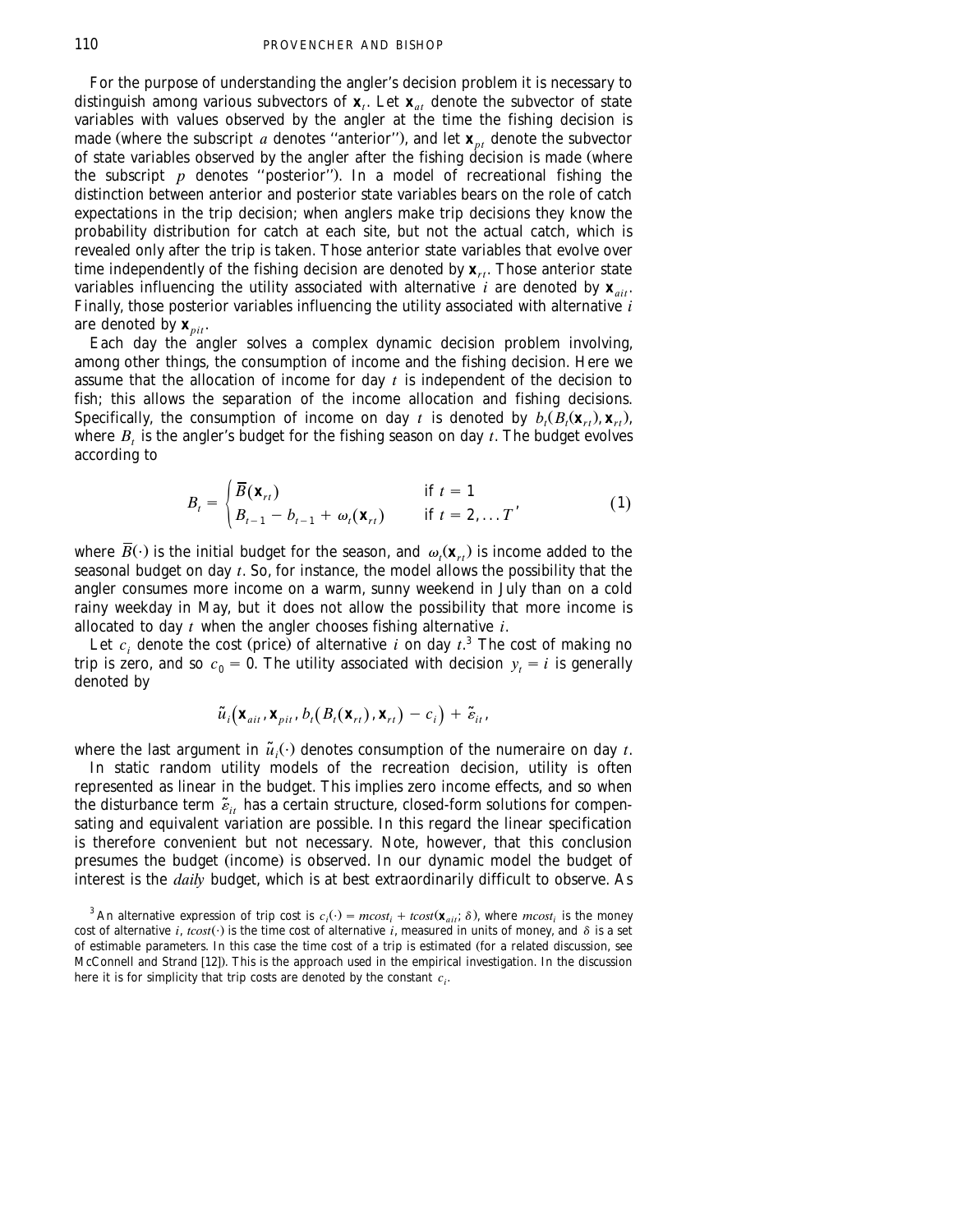it turns out, a linear or quasi-linear specification allows this empirical problem to be circumvented. In light of the small differences in the daily budget over time, a linear specification may provide a reasonably good first-order approximation of the ''true'' model of indirect utility.

Suppose that utility takes the linear form

$$
\tilde{u}_i = \tilde{\gamma}_{pi} \mathbf{x}_{pit} + \tilde{\gamma}_{ai} \mathbf{x}_{ait} + \lambda (b_t - c_i) + \tilde{\varepsilon}_{it},
$$
\n(2)

where  $\tilde{\gamma}_{ai}$  and  $\tilde{\gamma}_{pi}$  are conformable vectors of parameters and  $\lambda$  is the marginal utility of income. Dividing (2) by the marginal utility of income yields the money metric expression of utility  $u_i$ ,

$$
u_{i} = \frac{\tilde{\gamma}_{pi}\mathbf{x}_{pit}}{\lambda} + \frac{\tilde{\gamma}_{ai}\mathbf{x}_{ait}}{\lambda} + b_{t} - c_{i} + \frac{\tilde{\varepsilon}_{it}}{\lambda}
$$

$$
= \gamma_{pi}\mathbf{x}_{pit} + \gamma_{ai}\mathbf{x}_{ait} + b_{t} - c_{i} + \varepsilon_{it}.
$$
(3)

On day *t* the angler's dynamic decision problem is to maximize the sum of expected current and future utility, where future utility is discounted by an "impatience" factor  $\beta$ . Formally, the angler's problem is

$$
\max E\left[\sum_{s=t}^{T} \beta^{s-t} \left\{\gamma_{pi} \mathbf{x}_{pis} + \gamma_{ai} \mathbf{x}_{ais} + b_s - c_i + \varepsilon_{is}\right\}_{i=0}^{T}\right].
$$
 (4)

The expectation in  $(4)$  is taken over the three categories of random state variables,  $\mathbf{x}_{ps}$ ,  $\mathbf{x}_{as}$ , and  $\varepsilon_s$ . At the time of the fishing decision on day *t*, the value of the posterior state vector  $\mathbf{x}_{pt}$  is unknown and conditional on the state vector  $\mathbf{x}_{at}$  and the decision  $y_t$ . We denote by  $\theta_p$  the parameters associated with the (conditional) probability distribution of  $\mathbf{x}_{pt}$ . Similarly, the anterior state vector on day  $t + 1$  is unknown on day *t* and conditional on  $\mathbf{x}_{at}$  and  $y_t$ . We denote by  $\theta_a$  the set of parameters associated with the (conditional) probability distribution of  $\mathbf{x}_{a,t+1}$ . Finally, the elements of  $\varepsilon_t$  are independently and identically distributed over time according to a known multivariate probability distribution. We denote by  $\mu$  the parameters of this distribution. It bears repeating that at the time the fishing

decision is made,  $\varepsilon_t$  is known by the angler, but is never observed by the analyst.<br>*Now* define  $\Gamma = (\theta_a, \theta_n, \beta, \mu, \gamma)$  and  $\mathbf{c} = (c_0, \dots, c_1)$ , and let  $\nu_{t+1}$ Now define  $\Gamma = (\theta_a, \theta_p, \beta, \mu, \gamma)$  and  $\mathbf{c} = (c_0, \ldots, c_1)$ , and let  $(\mathbf{x}_{a,t+1}, \varepsilon_{t+1}, \mathbf{c}; \Gamma)$  denote the value of (4) on day  $t+1$ . Note that this function takes as arguments the state variables observed by the angler at the time the trip decision on day  $t + 1$  is made. Also, let  $E_{\mathbf{x}_{n}, \mathbf{x}_{n}, i}$  denote the expectation over current (day *t*'s) realizations of the state vector  $\mathbf{x}_{pi}$ , conditional on the current state vector  $\mathbf{x}_{ait}$  and the current decision  $y_t = i$ ; and let  $E_{\mathbf{x}_a, \varepsilon | \mathbf{x}_{at} i}$  denote the expectation over *tomorrow*'s realizations of the state vector  $\mathbf{x}_a$  and the random variable  $\varepsilon$ , conditional on  $\mathbf{x}_{at}$  and the current decision *i*. Then by Bellman's principle of optimality, the angler's problem can be restated,

$$
\nu_{t}(\mathbf{x}_{at}, \varepsilon_{t}, \mathbf{c}; \Gamma) = \max_{i} \left[ \gamma_{pi} E_{\mathbf{x}_{pi}|\mathbf{x}_{air}, i} \{\mathbf{x}_{pit}\} + \gamma_{ai}\mathbf{x}_{ait} - c_{i} + \varepsilon_{it} + \beta E_{\mathbf{x}_{a}, \varepsilon|\mathbf{x}_{atr}, i} \{\nu_{t+1}(\mathbf{x}_{a, t+1}, \varepsilon_{t+1}, \mathbf{c}; \Gamma)\} \right].
$$
 (5)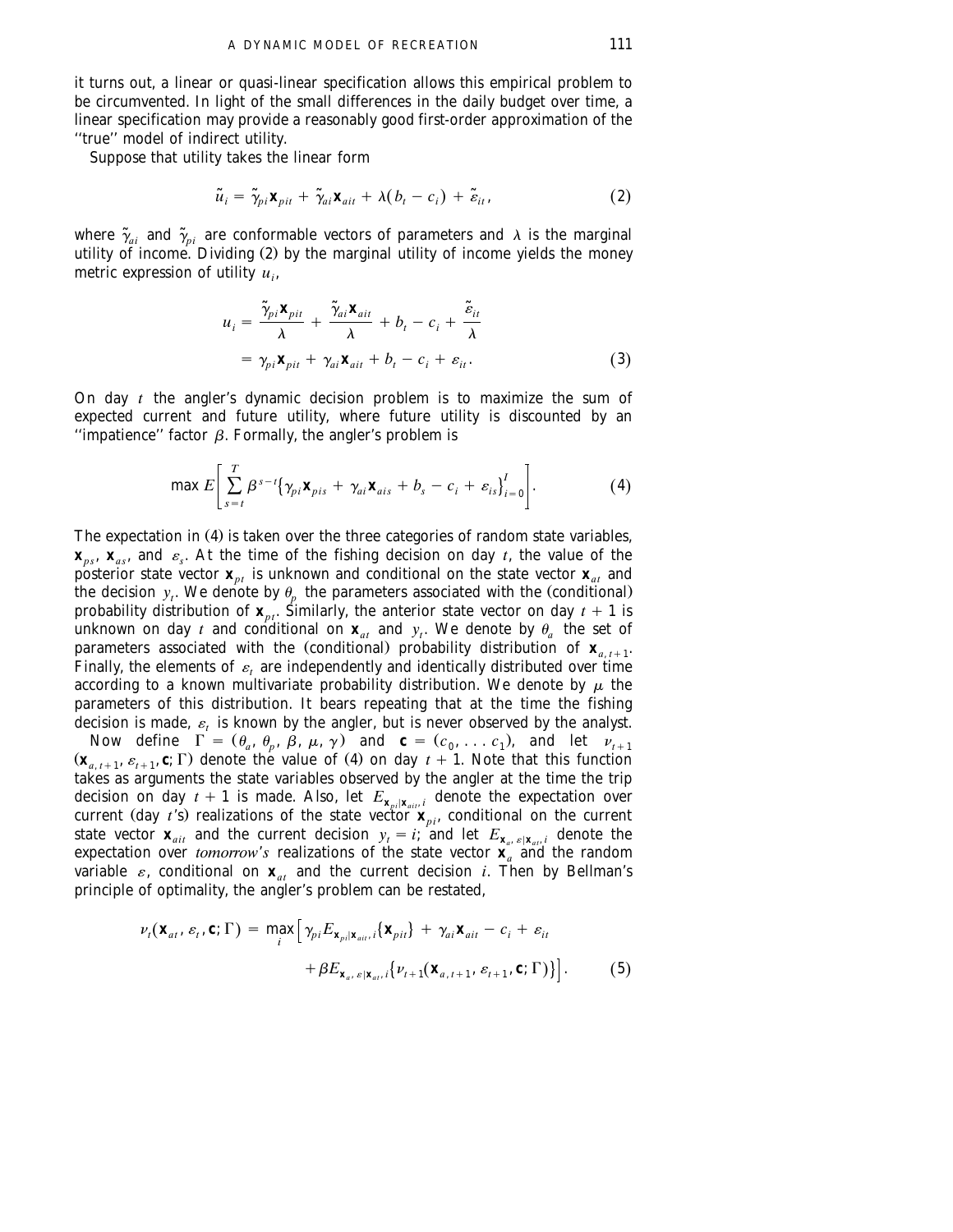The daily budget  $b_t$  is eliminated from the decision problem because it is the same for all alternatives.

For expositional reasons define

$$
V_{t+1}(\mathbf{x}_{at}, i, \mathbf{c}; \Gamma) = E_{\mathbf{x}_a, \varepsilon | \mathbf{x}_{at}, i} \{ \nu_{t+1}(\mathbf{x}_{a, t+1}, \varepsilon_{t+1}, \mathbf{c}; \Gamma) \},
$$
(6)

and

$$
U_i(\mathbf{x}_{ait}, i; \gamma, \theta_{pi}) = \gamma_{pi} E_{\mathbf{x}_{pi}|\mathbf{x}_{ait}, i} \{\mathbf{x}_{pit}\} + \gamma_{ai} \mathbf{x}_{ait}.
$$
 (7)

Equation  $(5)$  now can be restated as

$$
\nu_t(\mathbf{x}_{at}, \varepsilon_t, \mathbf{c}; \Gamma) = \max_i \big\{ U_i(\mathbf{x}_{ait}, i; \gamma, \theta_{pi}) - c_i + \varepsilon_{it} + \beta V_{t+1}(\mathbf{x}_{at}, i, \mathbf{c}; \Gamma) \big\}.
$$
 (8)

With the parameter vector  $\Gamma$  known, and the vector  $\varepsilon_t$  observed, the decision problem  $(8)$  can be solved via backward recursion (see Bellman  $[3]$ ). In general this is not a trivial problem. For instance, deriving  $V_{t+1}(\cdot)$  involves *I*-dimensional integration over the state vector  $\varepsilon_{t+1}$  at each stage of the recursion. The problem is greatly simplified, however, by assuming that the variables  $\mathcal{E}_{it}$  are mutually independent Gumbel-distributed random variables with location parameters  $\mu_0 \dots \mu_r$  and scale parameter  $\sigma$ ; in our notation,  $\mu = (\mu_0, \dots \mu_r, \sigma)$ . From the standard properties of Gumbel-distributed random variables (see Ben-Akiva and Lerman [4]), integrating both sides of (8) with respect to  $\varepsilon$  at day  $t + 1$  yields

$$
E_{\varepsilon} \nu_{t+1}(\mathbf{x}_{a,t+1}, \varepsilon_{t+1}, \mathbf{c}; \Gamma)
$$
  
=  $\frac{1}{\sigma} \ln \left\{ \sum_{j=0}^{I} \exp \sigma \left[ U_j(\mathbf{x}_{aj,t+1}, j; \gamma_j, \theta_{pj}) - c_j + \mu_j + \beta V_{t+2}(\mathbf{x}_{a,t+1}, j, \mathbf{c}; \Gamma) \right] \right\}.$  (9)

Substituting  $(9)$  into  $(6)$ ,

$$
V_{t+1}(\mathbf{x}_{at}, i, \mathbf{c}; \Gamma) = E_{\mathbf{x}_{a}|\mathbf{x}_{at}, i} \frac{1}{\sigma} \ln \left\{ \sum_{j=0}^{L} \exp \sigma \left[ U_j(\mathbf{x}_{aj, t+1}, j; \gamma_j, \theta_{pj}) - c_j + \mu_j \right. \\ \left. + \beta V_{t+2}(\mathbf{x}_{a, t+1}, j, \mathbf{c}; \Gamma) \right] \right\}, \tag{10}
$$

and so with  $V_{t+2}(\cdot)$  known from the previous stage in the recursion, calculation of  $V_{t+1}(\cdot)$  is a relatively simple affair involving integration over the random elements in the observable state vector.

Solution of the DP problem  $(8)-(10)$  is the defining characteristic of the estimation problem. With  $V_t$  known, maximum likelihood estimation of the dynamic problem is similar to that of its static counterpart. In particular, in the static case  $(\hat{\beta} = 0)$  the probability of observing decision *i* given the observable state vector  $\mathbf{x}_{at}$  and the parameter vector  $\Gamma$  has the form (see Ben-Akiva and Lerman  $[4]$ :

$$
Pr(i|\mathbf{x}_{at}, \mathbf{c}; \Gamma) = \frac{\exp \sigma [U_i(\mathbf{x}_{ait}, i; \gamma_i, \theta_{pi}) - c_i + \mu_i]}{\sum\limits_{j=0}^{I} \exp \sigma [U_j(\mathbf{x}_{ajt}, j; \gamma_j, \theta_{pj}) - c_j + \mu_j]},
$$
(11)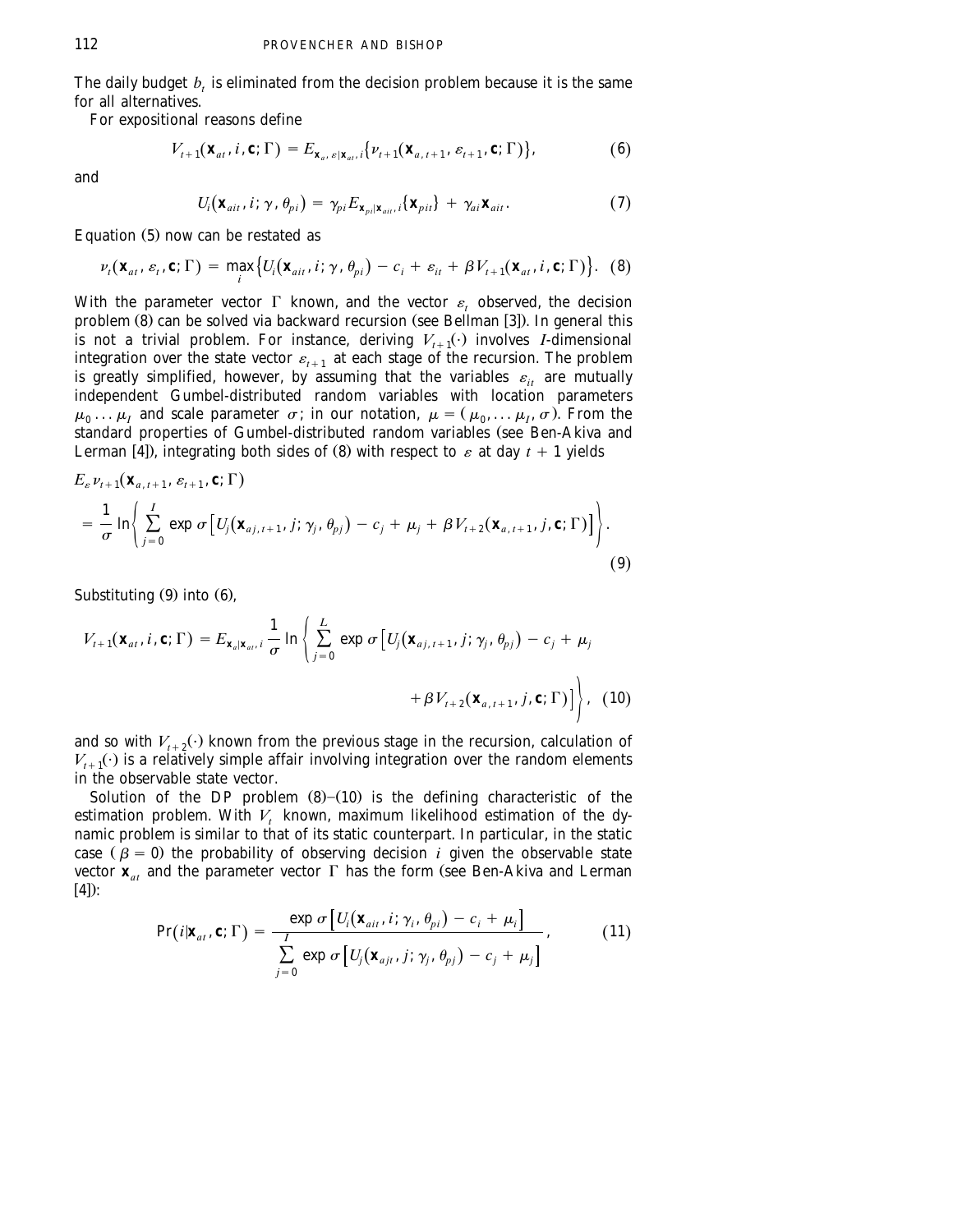whereas in the dynamic case the probability of observing decision *i* is

$$
Pr(i|\mathbf{x}_{at}, \mathbf{c}; \Gamma) = \frac{\exp \sigma [U_i(\mathbf{x}_{ait}, i; \gamma_i, \theta_{pi}) - c_i + \mu_i + \beta V_{t+1}(\mathbf{x}_{at}, i, \mathbf{c}; \Gamma)]}{\sum\limits_{j=0}^{I} \exp \sigma [U_j(\mathbf{x}_{ajt}, j; \gamma_j, \theta_{pj}) - c_j + \mu_j + \beta V_{t+1}(\mathbf{x}_{at}, j, \mathbf{c}; \Gamma)]}.
$$

Now suppose that the trip behavior of *N* anglers is observed for all *T* days of the fishing season. Letting  $y_{nt}$  denote the decision of angler *n* on day *t*, the likelihood of the sample is<sup>4</sup>

$$
L(\Gamma) = \prod_{N} \prod_{T} \Pr(y_{nt} | \mathbf{x}_{a, nt}, \mathbf{c}; \Gamma).
$$
 (13)

Maximum likelihood estimation of the dynamic structural model thus involves a nested inner algorithm in which a dynamic programming (DP) algorithm derives  $V_t(\cdot)$ ,  $t = 1, \dots, T$ , for the specified vector  $\Gamma$ , and an outer hill-climbing algorithm that searches for the value of  $\Gamma$  yielding the highest value of  $L(\Gamma)$ . This nested structure places a premium on parsimony, both in the state vector **x**, and in the parameter vector  $\Gamma$ ; each time a new value of  $\Gamma$  is examined in the maximization routine, a DP problem must be solved.

#### 2a. The Issue of the Independence of Irrelevant Alternatives

A well-known weakness of static multinomial logit models is the property of *independence of irrelevant alternatives* (IIA): the odds of choosing one alternative over another depends only on the attributes of the two alternatives. So, for instance, in the example offered by Bockstael [5], the IIA property implies the unlikely result that the odds of visiting a saltwater beach instead of a freshwater lake does not depend on whether a third beach is itself a saltwater or freshwater site. The IIA property does not extend to our dynamic model. The log odds ratio can be stated

$$
\log \left\{ \frac{\Pr(y_t = i | \mathbf{x}_{at})}{\Pr(y_t = j | \mathbf{x}_{at})} \right\} = \left[ U_i(\mathbf{x}_{air}, i; \gamma_i, \theta_{pi}) - c_i + \beta V_{t+1}(\mathbf{x}_{at}, i, \mathbf{c}; \Gamma) \right]
$$

$$
- \left[ U_j(\mathbf{x}_{ajt}, j; \gamma_j, \theta_{pj}) - c_j + \beta V_{t+1}(\mathbf{x}_{at}, j, \mathbf{c}; \Gamma) \right] \tag{14}
$$

and so by virtue of the presence of  $\mathbf{x}_{at}$  and  $\mathbf{c}$  in  $V_{t+1}(\cdot)$ , the odds of choosing to fish at site  $i$  instead of site  $j$  depends on the attributes (state of nature) at all possible sites.

## 2*b*. *Welfare Analysis Using the Model*

On the last day of the season, day *T*, the angler's dynamic decision problem reduces to a static one. Consider now the welfare effect of a change in  $\mathbf{c}$  and  $\mathbf{x}_{aT}$ on the last day of the season. Let  $\mathbf{c}^0$  denote the set of original prices of the various decision alternatives, and let  $\mathbf{c}^1$  denote an alternative set. Similarly, let  $\mathbf{x}_{aT}^0$  and  $\mathbf{x}_{aT}^1$ denote the original and alternative vectors of anterior state variables. From  $(3)-(5)$ it is apparent that  $v_T + b_T$  is a money measure of conditional indirect utility on the last day of the season, and so assuming nonsatiation  $(b_T = B_T)$ , compensating

 $<sup>4</sup>$  The subscript indexing the angler  $(n)$  is generally suppressed to reduce notational clutter. It is used</sup> only when necessary to clarify the presentation.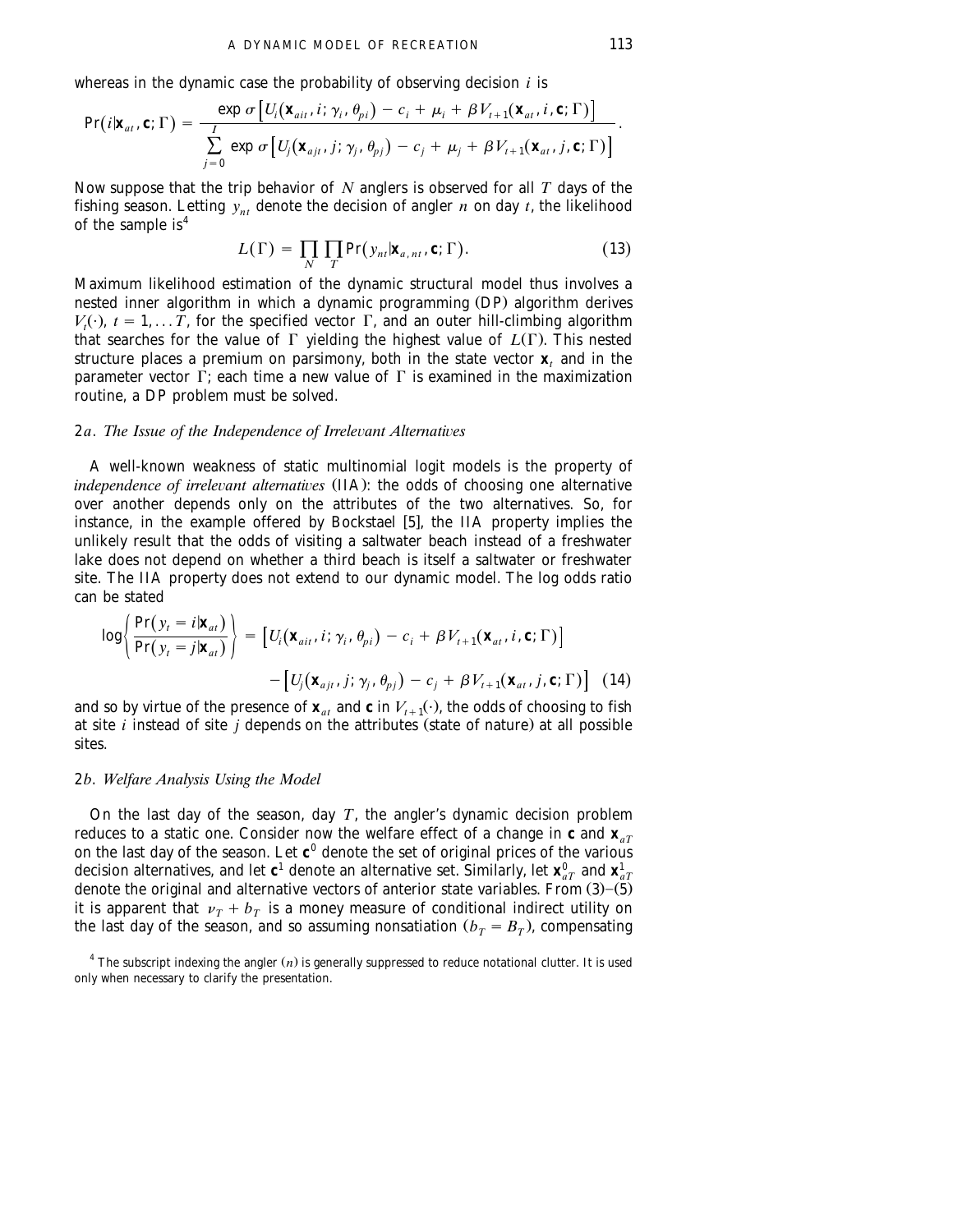variation  $(CV_T)$  and equivalent variation  $(EV_T)$  are defined by

$$
CV_T = EV_T = v_T(\mathbf{x}_{aT}^1, \varepsilon_T, \mathbf{c}^1; \Gamma) - v_T(\mathbf{x}_{aT}^0, \varepsilon_T, \mathbf{c}^0; \Gamma) + B_T^1 - B_T^0;
$$

and with  $B<sub>T</sub>$  unchanged,

$$
CV_T = EV_T = v_T(\mathbf{x}_{aT}^1, \varepsilon_T, \mathbf{c}^1; \Gamma) - v_T(\mathbf{x}_{aT}^0, \varepsilon_T, \mathbf{c}^0; \Gamma).
$$

Backward induction reveals that  $v_t + B_t$  is a money measure of welfare for the remainder of the season on day *t*. Yet clearly welfare analysis is notably richer than on the last day of the season, because now such analysis involves a temporal aspect; the issue is not only *whether* a change takes place, but how the change is carried forward through time. Suppose, for instance, that exogenous processes governing site quality are altered. In our model, this is represented by a change in  $\Gamma$  (specifically, by a change in  $\theta_a$  and  $\theta_p$ ). Let  $\Gamma^0$  and  $\Gamma^1$  denote the values of  $\Gamma$ under the original and alternative settings. Then for  $B_t^0 = B_t^1$ , in this more general setting compensating and equivalent variation are defined by

$$
CVt = EVt = \nut(\mathbf{x}^1_{at}, \varepsilon_t, \mathbf{c}^1; \Gamma^1) - \nu_t(\mathbf{x}^0_{at}, \varepsilon_t, \mathbf{c}^0; \Gamma^0).
$$

Here both compensating and equivalent variation equal the one-time payment required on day  $\vec{t}$  to make the angler indifferent to the proposed change in prices, exogenous processes, and the initial state. This value is readily obtained by solving two DP problems. In principle the estimated model is amenable to a rich variety of welfare analyses of intraseasonal management programs, such as those which shift the fish catch from one part of the season to another.

The definitions of compensating and equivalent variation offered above are *conditional* on the state of nature  $(\mathbf{x}_{at}, \varepsilon_t)$ . Insofar as  $\varepsilon_t$  is not observable by the analyst, we can define an alternative notion of compensating and equivalent variation as the expected value of  $CV_t$ , where the expectation is taken over  $\varepsilon_t$ .

$$
\overline{CV}_t = \overline{EV}_t = E_{\varepsilon} \nu_t(\mathbf{x}_{at}^1, \varepsilon_t, \mathbf{c}^1; \Gamma^1) - E_{\varepsilon} \nu_t(\mathbf{x}_{at}^0, \varepsilon_t, \mathbf{c}^0; \Gamma^0).
$$

For policy analysis there remains the issue of presenting welfare measures as conditional on the observable state variables  $\mathbf{x}_{at}$ . Two points about this are relevant. First, for policy analysis interest most likely lies in seasonal welfare measures, and with  $\beta = 1$  such welfare measures are unlikely to be much affected by the initial state  $\mathbf{x}_{a0}$ . This proposition can be examined via sensitivity analysis. Second, in the event  $\mathbf{x}_{a0}$  does have a substantial impact on the value of  $\overline{CV}_0$ , historical data may be used to estimate the (unconditional) distribution of  $\mathbf{x}_{a0}$ , and a measure of compensating and equivalent variation for the season is then

$$
\overline{CV_0} = \overline{EV_0} = E_{\varepsilon, \mathbf{x}_a} \nu_0(\mathbf{x}_{a0}, \varepsilon_0, c^1; \Gamma^1) - E_{\varepsilon, \mathbf{x}_a} \nu_0(\mathbf{x}_{a0}, \varepsilon_0, c^0; \Gamma^0).
$$
  
3. AN APPLICATION OF THE MODEL

To illustrate the model we enlisted the support of two fishing clubs on the southwest shore of Lake Michigan. Members of the Lakeridge Boat Club fish primarily from launch sites along Lake Michigan from South Milwaukee to Racine, Wisconsin. Members of Salmon Unlimited-Kenosha fish from launches around Kenosha, Wisconsin. Each club supplied us with a list of club members. In late April and early May 1995 a letter was sent to club members describing our interest in recording their fishing activity throughout the 1995 season. This was followed by telephone contacts to confirm participation in the study. The survey of fishing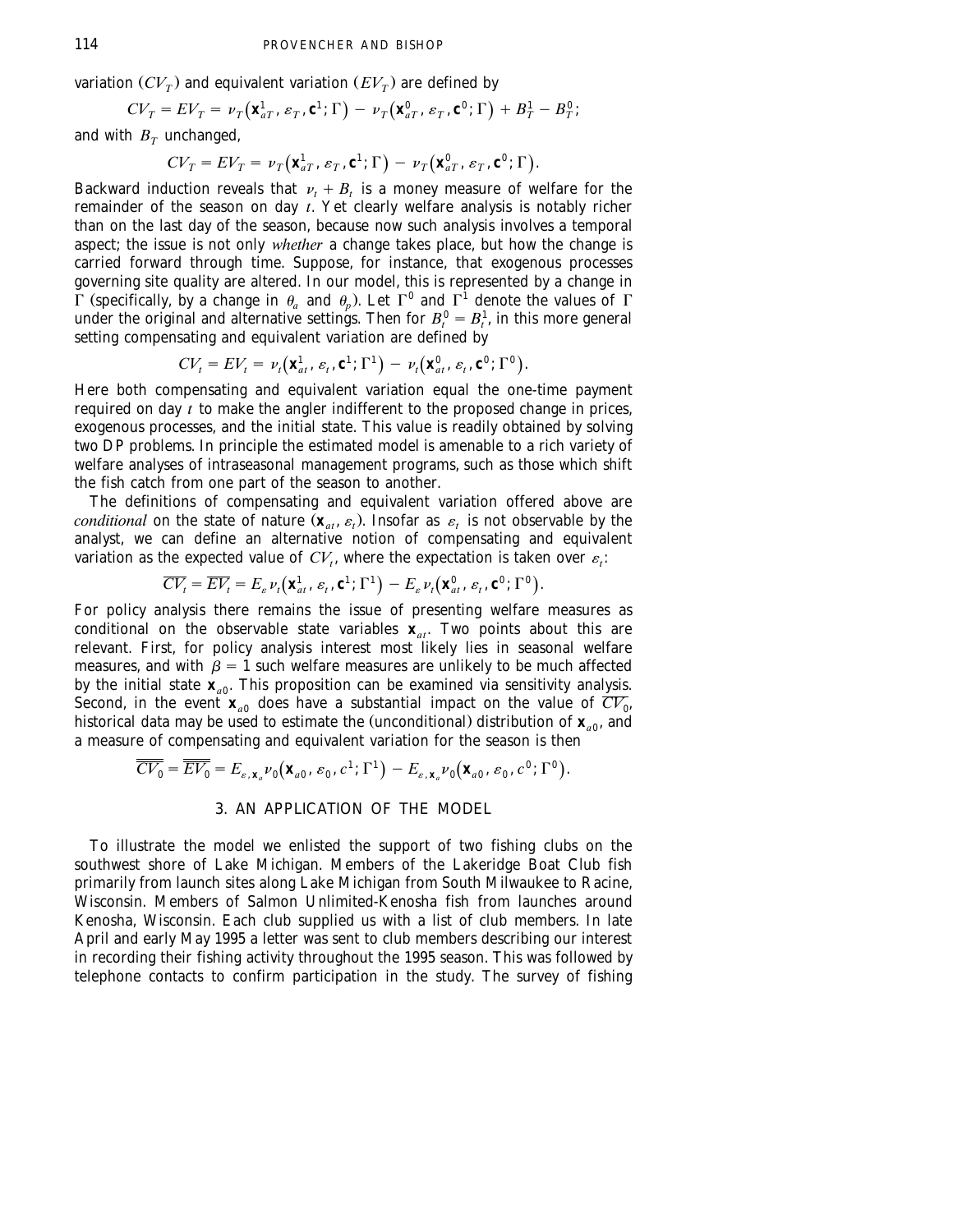activity was administered via telephone calls at 2-week intervals from mid-May to mid-October. Because only a handful of trips were taken before May 1 and after September 10, these dates were designated the beginning and end of the fishing season. Survey questions concerned dates, launch sites, and catch on the fishing trips taken during the interval between calls. A separate mail survey administered late in the season concerned angler characteristics such as age, employment status, boat size, and income.

Constructing the sample from club anglers served the primary purpose of developing a relatively simple model to illustrate the methodological issues in estimation. A total of 45 club members were included in the analysis. All anglers fished exclusively from boats towed to the launch site. Almost all of the fishing trips taken by these anglers were salmonid (salmon and trout) trips on Lake Michigan. Of the 813 fishing trips taken by these anglers, only 45  $(5.5\%)$  were not salmonid trips on Lake Michigan. Moreover, anglers rarely ventured from a few favorite launch sites close to one another on the southwest shore of Lake Michigan. For only 28 of the 768 Lake Michigan salmonid trips  $(3.6\%)$  was the driving distance to the launch site more than 10 miles greater than the distance to the angler's primary site. Taken together, these data suggest that the fishing decision for these anglers is reasonably modeled as the simple binary decision of whether to take a salmonid trip on Lake Michigan. In the context of our model, we let  $y_t$  denote an angler's trip decision on day *t*, with  $y_t = 1$  if a Lake Michigan salmonid trip is made, and  $y_t = 0$  otherwise. Then setting  $U_0(\cdot)$  equal to the zero function, the expected net gain from fishing on any given day is denoted by  $U_1(\cdot) - c_1(\cdot)$ , and so the value function  $\nu_i(\cdot)$  measures the expected net gain from salmonid fishing for the remainder of the season.

## 3*a*. *Variables Used in Estimation*

Preliminary analyses with a logit model, and with various restricted structural models in which the number of estimable parameters varied between 5 and 9, were used to identify variables to include in the model.<sup>5</sup> This was done to limit to the extent deemed reasonable the size of the problem, in particular the size of the nested DP algorithm. The importance of such an exercise cannot be overstated. The model presented here required a little over 5 days to estimate on a Gateway Pentium-166 personal computer. Had the final model included all variables expected at the outset to have an impact on the fishing decision, but judged in pre-testing to have no significant effect (angler income is a prominent example). the solution time would have increased at least 10-fold, and thus the problem would have required solution on a supercomputer.

In the model, trip cost is represented as the sum of the money cost per trip, *mcost*, and the expected time cost of a trip, measured in dollars, *tcost*.. The observed money cost varies across anglers but not over time and is calculated as the sum of the cost of driving to the launch site and operating the boat, minus the

 $<sup>5</sup>$  In the logit analysis, a dependent variable taking a value of 1 if a trip was taken, and 0 otherwise,</sup> was regressed on a set of explanatory variables including temperature, wind speed, angler income, money costs, site-wide average catch, the angler's previous catch, the time elapsed since the last trip, and the trip distance. The sample size for the analysis was the product of the length of the season in days and the number of anglers in the sample,  $133 \cdot 45 = 5985$ .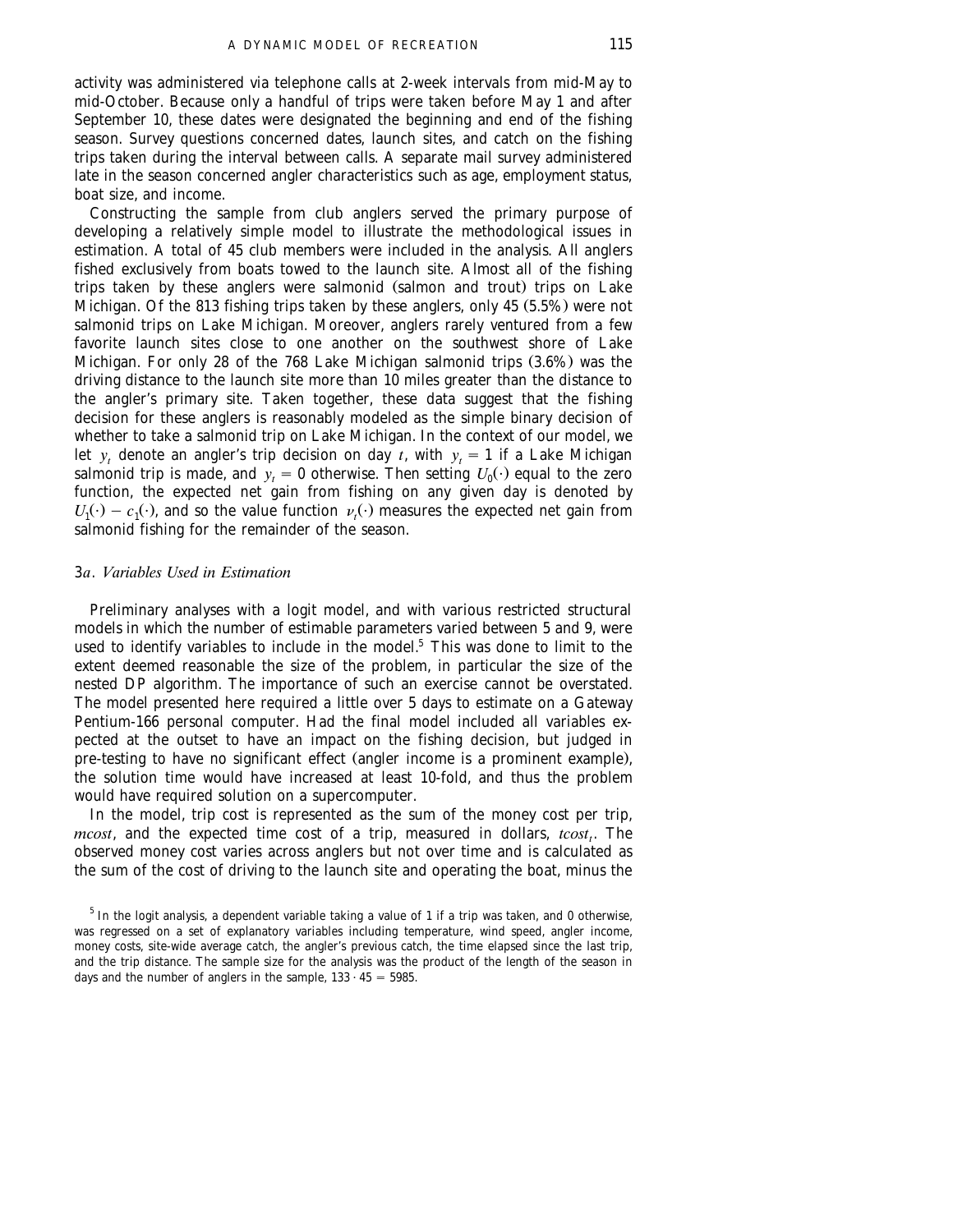contribution toward expenses made by other trip participants. $6$  The expected time cost of a trip is represented by

$$
t\cos t_t = \delta_1 + \delta_2 \, job + \delta_3 \, job \cdot day_t + \delta_4 \, job \cdot day_t \cdot regday,\tag{15}
$$

where *job* is a binary variable taking the value of one if the angler is employed full time during the season and zero otherwise;  $day_t$  is a binary variable taking the value of one if the day is a weekday (Monday to Friday) and zero otherwise; and *regday* is a third binary variable taking the value of one if the angler works a regular 40-hour work week (Monday to Friday) and zero otherwise. The expected time cost of a trip is thus a *relative* measure. The baseline cost is that of a retired person. For a retired person,  $job = 0$ , so  $tcost_t = \delta_1$ . For an angler who regularly works Monday to Friday, the expected time cost on a Saturday or Sunday is greater than that of a retiree by  $\delta_2$ . Otherwise it is greater than that of a retiree by  $\delta_2$  +  $\delta_3$  +  $\delta_4$ .<sup>7</sup>

Ideally the trip cost would include a term for the time cost of the distance traveled to the launch site,  $\delta_5 \cdot distance$ , where  $\delta_5$  is an estimable parameter denoting the unit time cost of travel, as well as interaction terms like  $\delta_{\beta} \cdot distance \cdot$ *job*, to distinguish the time cost of travel under different circumstances. Here such terms are not included because the benefit of doing so probably would be small and the cost of doing so certainly would be great. In the preliminary analyses used to identify variables to include in the model, *distance* was not a significant predictor of trip-taking behavior when *mcost* was included as an explanatory variable. So on the benefit side, terms involving *distance* probably would not prove statistically significant in modeling the dynamic trip-taking decision of anglers. On the cost side, including the distance traveled as an explicit state variable would involve the addition of yet another continuous state variable to the model, thereby increasing the computation time by at least an order of magnitude. It is well-established in the travel cost literature that welfare estimates are biased downward when the time cost of travel is not included in estimation. For the present application this bias is probably small. Most anglers in the sample live within 15 miles of the launch site, and so travel times are generally trivial in comparison to the total time spent on the water.

Two weather variables are included in the model. *wind*, is the average wind speed on day *t*, measured in miles per hour, and *temp*, is the maximum temperature, measured in degrees Fahrenheit. These weather data were obtained from

 $6$  The driving distance was calculated as the trip-weighted average distance to the angler's primary and secondary launch sites. Distances to primary and secondary launch sites are generally within 10 miles of one another. The driving cost was calculated as this distance multiplied by the operating cost per mile for the vehicle type most often used by the angler, as reported in 1995 by the American Automobile Association (AAA). This cost considers fuel and oil costs, and wear-and-tear on tires. The cost of boat operation was estimated via a regression equation in which the angler's estimate of the fuel and oil cost of operating a boat was treated as a quadratic function of boat length. Surprisingly, estimation of a model in which the day of the season  $(t = 1, \ldots, 133)$  was included as an independent variable found that operating costs remain constant through the season. Anglers reported for each trip the contribution toward trip expenses made by other trip participants. An angler-specific average contribution was calculated from these reports.<br><sup>7</sup> The time spent on a trip (including the time spent on the water) is a choice variable, so that the

time cost of a trip is itself a matter of choice. Yet at the time the trip decision is made the angler makes the decision based on the expected length of the trip and by extension the expected time cost of the trip. See McConnell [11] and McConnell and Strand [12] for related discussions.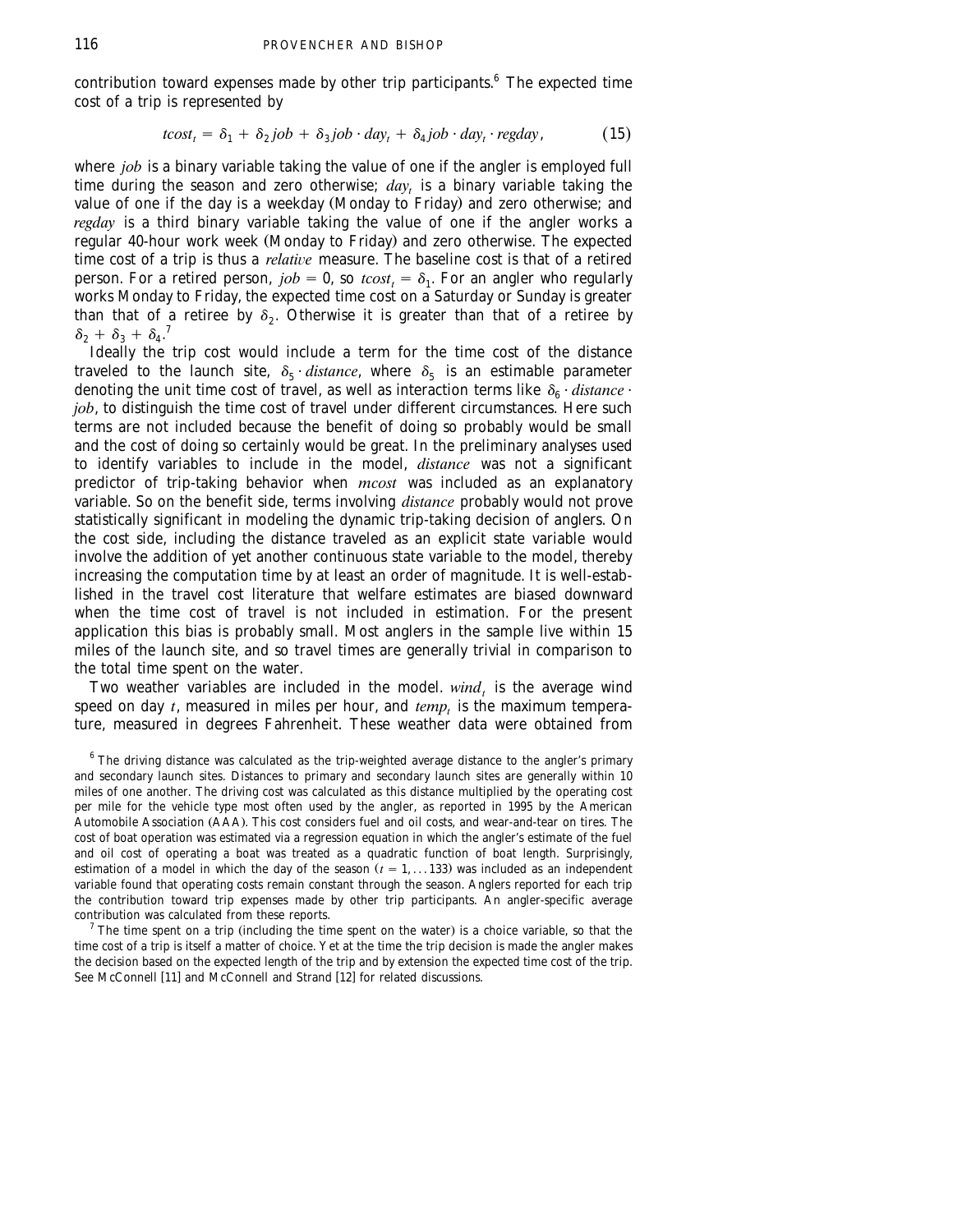climatology data for Mitchell Field in Milwaukee, posted electronically by the National Weather Service.<sup>8</sup>

The variable *catch*, is the trip catch on day *t* of salmonids meeting size limits, as reported in the telephone interviews. Total (boat) catch on the trip is considered instead of the angler's individual catch, because salmonid fishing by boat on Lake Michigan usually involves trolling with at least several lines per angler, and landing a fish is a team effort. This variable is a posterior state variable, unobserved at the time the trip decision is made, so its role in estimation is strictly conceptual, as described in the next section. The variable *excatch*, is an anterior state variable denoting the trip catch on the previous outing. Its relationship to the variable *catch*, is obvious; for instance, if the angler fishes on day *t*, *excatch*<sub>t+1</sub> = *catch*<sub>t</sub>. The variable *catch2*, is the site-wide average catch of salmonids per boat on day  $\dot{t}$ . It is an anterior state variable constructed from the 1995 creel census conducted by the Wisconsin Department of Natural Resources at launch sites in Milwaukee and Racine counties.<sup>9</sup> The census included a total of 458 salmonid trips, with an average of 24.1 trips per week. Trips were grouped into weeks to derive weekly averages of catch per trip. Quadratic splines were then fit to these data, yielding the average catch estimates shown in Fig. 1. For the most part the figure matches the informal feedback we received from anglers. In late June the fishing was relatively poor. It was best from mid-July to early August, and then fell off sharply. The fishing was probably worse in early May and September than indicated in Fig. 1. For these intervals very few salmonid trips are in the creel census, and so at the chronological ''tails'' our estimates of site-wide catch per trip may be high.

Three other observable state variables are included in the model. The variable *elapsed*, equals the number of days elapsed since the last fishing trip, up to 20 days; when the days elapsed exceeds 20, the value of *elapsed*, remains at 20 until a trip is taken. The upper bound is arbitrary and is imposed to constrain the size of the DP algorithm. This variable is included to provide a dynamic analog to the static concept of diminishing marginal utility. We hypothesize that the utility from a trip increases as the time elapsed since the last trip increases. The variable *age* is a dummy variable taking a value of one if the angler is older than age 75 and zero otherwise. Older anglers in the sample indicated they are somewhat restricted in the decision to fish due to health and safety concerns. The final observable variable concerns participation in Salmon-A-Rama, a popular fishing derby that in 1995 lasted from Saturday July 15 to Sunday July 23. The total value of prizes in the contest is approximately \$100,000, far more than any other fishing tournament in the Great Lakes, and the entry fee is a total of \$20 per person for the full 9 days of the tournament. In principle, during Salmon-A-Rama an angler faces three alternatives in the fishing decision: to stay home, to participate in the derby, or to fish without participating in the derby. To simplify matters, we assumed that anglers who reported that they fished in the derby *always* preferred entering the derby when they fished, and that anglers who did not fish in the derby *never* preferred entering the derby when they fished. The effect of Salmon-A-Rama on the fishing decision is then adequately represented by including in  $U_1(\cdot)$  the dummy variable

 $^8$  As of June 1996, climate data are available at ftp://ftp.ncdu.noaa.gov/pub/data/fsod/fsod ascii.14839.

 $\overline{9}$  A separate approximation for the Kenosha ramp was not possible because of the small number of trips in the Kenosha census. In the model we assume average catch for Kenosha is the same as that for Milwaukee-Racine.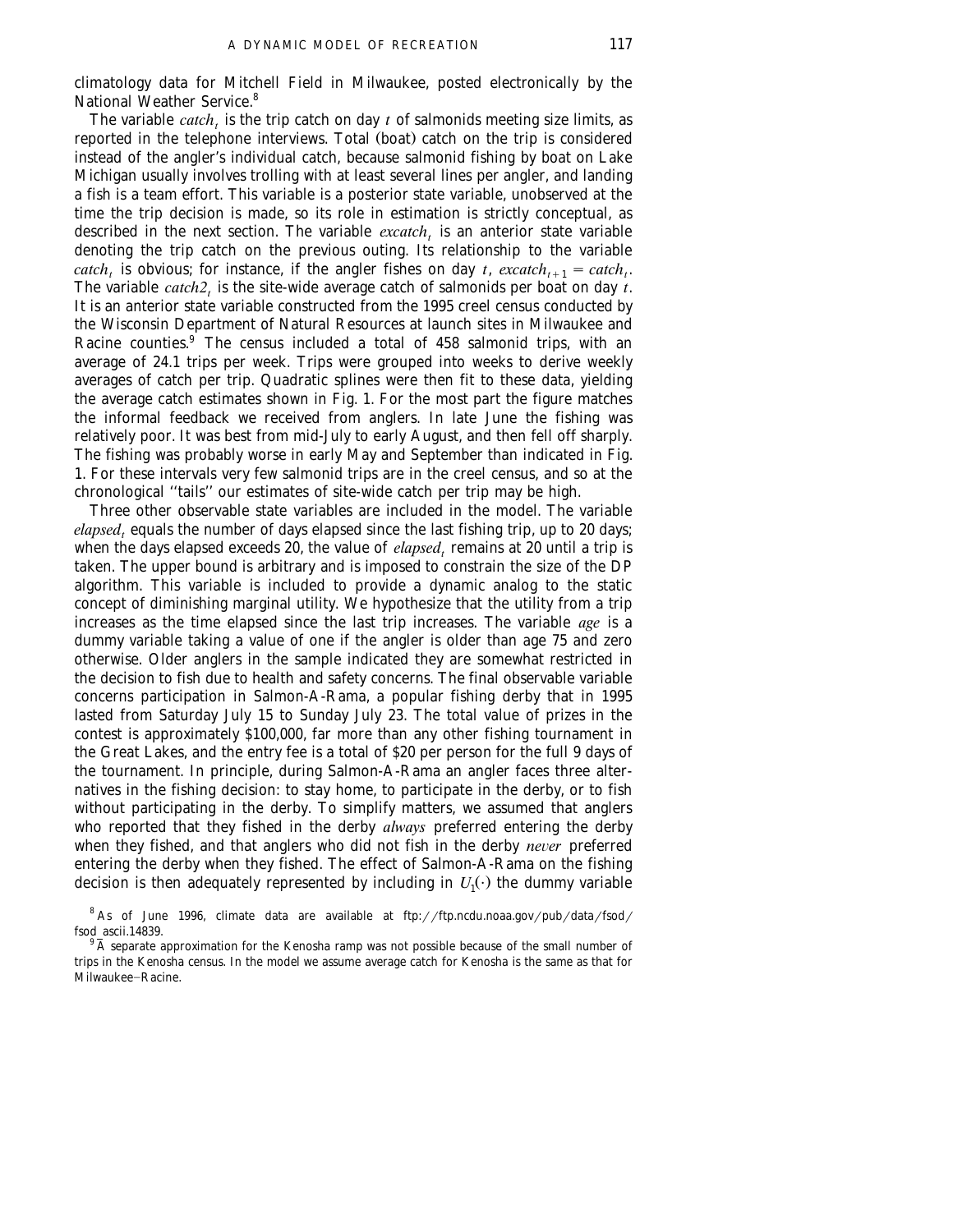

FIG. 1. Average salmonid catch at Milwaukee-Racine ramps, 1995.

 $derby_t$ , taking the value 1 for the dates July 15 to July 23 *if* the angler reported participating in Salmon-A-Rama, and  $0$  otherwise.<sup>10</sup>

The unobservable variable  $\varepsilon_t$  is assumed to be an identically and independently Gumbel-distributed random variable with location parameter  $\mu = 0$  and scale parameter  $\sigma$ . It captures variation in the financial contributions of other trip participants, variation in the expected time cost of the trip, and so on.

#### 3*b*. *Statement of the Estimable Model*

With the simple binary decision process considered here, the money measure of the expected net gain from salmonid fishing on a given day is simply  $U_1(\cdot) - c_1(\cdot)$ , where to remain consistent with the theoretical discussion in Section 2, the subscripts on these functions index the decision to take a trip. Letting  $z_t$  denote the angler's expected catch on day *t*, these functions take the form

$$
U_1 = \gamma_1 \text{temp}_t + \gamma_2 \text{wind}_t + \gamma_3 \text{elapsed}_t + \gamma_4 \text{derby}_t + \gamma_5 z_t + \gamma_6 \text{age}, \qquad (16)
$$

and

$$
c_1 = m\cos t + t\cos t_t
$$
  
=  $m\cos t + \delta_1 + \delta_2 \, job + \delta_3 \, job \cdot day_t + \delta_4 \, job \cdot day_t \cdot regday.$  (17)

The dynamics of the model are as follows. On day *t* the angler knows the weather (maximum temperature and average wind speed) for days  $t$  and  $t + 1$ . The angler assumes that for all days following day  $t + 1$  the weather is seasonal (typical).

<sup>10</sup> We did not anticipate the significance of Salmon-A-Rama in the fishing decision of anglers in the sample, so we determined participation via the mail survey sent at the end of the season. Consequently, we did not check for violations of the behavioral assumption underlying treatment of the derby in estimation. That is, we did not check for cases where anglers both entered the derby *and* fished during the period July 15-July 23 without entering the derby. Nonetheless, informal conversations with anglers in the sample left us with the impression that the assumption used here is a reasonable simplification.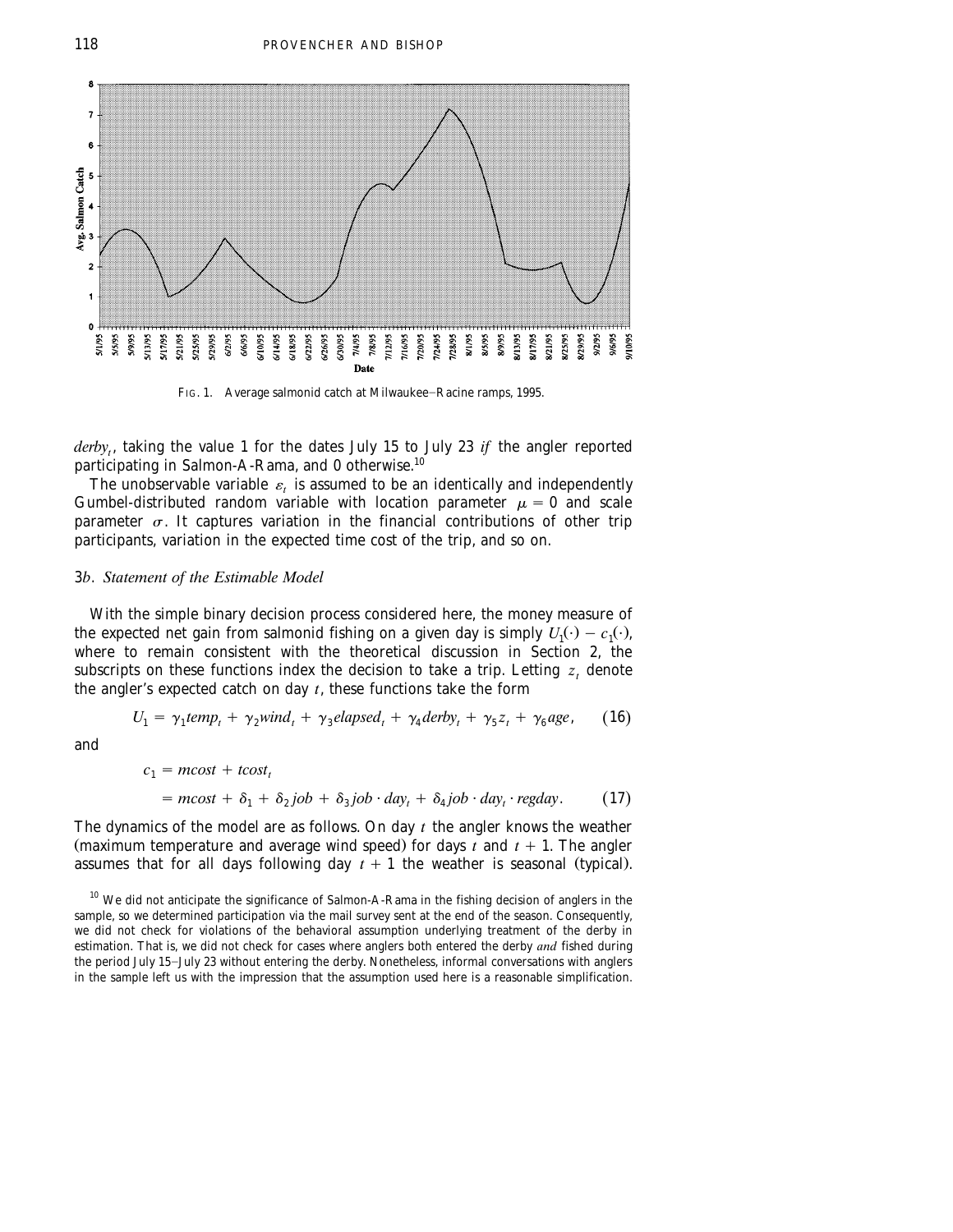Given the present quality of weather forecasting, assuming the angler knows the weather for a 2-day horizon seems reasonable. Setting the weather for days  $t + 2$ ,  $t + 3$ , at their seasonal values implies that the future *variability* in the weather has no impact on the angler's current fishing decision, though the ''typical'' weather does. In the estimated model the seasonal weather for any day is the average weather for the 2-week period centered on the day. For instance, the seasonal wind speed for July 1 is the average wind speed over the 15 days centered on July 1.

The state process governing the evolution of  $day_t$  is straightforward. Because the start of the season (May 1) was a Monday,  $day_t$  evolves according to

$$
day_t = \begin{cases} 0 & \text{if } t = 6, 7, 13, 14, 20, 21, \dots \\ 1 & \text{otherwise} \end{cases}
$$
 (18)

The time elapsed between fishing trips (*elapsed*,) evolves in the obvious way. If a trip is taken on day *t*, then *elapsed*<sub> $t+1$ </sub> = 1. If no trip is taken, then *elapsed*<sub> $t+1$ </sub> = *elapsed*, + 1, unless *elapsed*, = 20, in which case *elapsed*<sub>t+1</sub> = 20. Note that the upper limit on this variable implies that, all else equal, the expected utility for a trip taken 20 days after the previous trip is the same as a that for a trip taken, say, 30 days after the previous trip.

The angler's catch on a trip, *catch*, is a random variable unobserved by the angler at the start of the trip. The expected catch for a trip is a linear combination of the catch on the previous trip and the sitewide catch on day *t*. Formally, the angler's expected catch on day *t* is

$$
z_t = \alpha_1 \text{exact} h_t + \alpha_2 \text{catch} 2_t. \tag{19}
$$

Certainly other, more complex and perhaps more intuitive expressions of the expected catch are possible, but indications from pre-testing are that models with more complex expressions for expected catch do no better, and may do worse, than a model using (19). Because the value of *excatch*, is not observed until after the first trip of 1995, estimation involves only those observations following the first trip of the season. Importantly, the estimated model nonetheless applies to the entire season—in particular, to the start of the season before the first trip is made—*if* the expression of catch expectations in (19) applies throughout the season. In this case, before the first trip is made  $\alpha$ *excatch*, is the catch on the last trip of the previous season.

Because utility is linear in catch, the expected utility is linear in expected catch, as presented in  $(16)$ . Higher moments of the catch distribution do not affect the money measure of the net gain from fishing on the current day  $(\text{day } t)$ . Unfortunately, matters are not so simple in the calculation of the expected gain from *future* fishing,  $V_{t+1}(\mathbf{x}_{at}, i; \mathbf{c}, \Gamma)$ , a calculation which is part of the angler's decision process (see expressions  $(5)$  and  $(6)$ ). Recall that in general calculation of this value involves integrating on day *t* over the random elements of  $\mathbf{x}_{a,t+1}$ , given the anterior state vector  $\mathbf{x}_{at}$  and the decision  $y_t$ . In the present application the only problematic variable is *excatch*<sub> $t+1$ </sub>. Given the decision *not* to fish on day *t*, *excatch*<sub>t+1</sub> is equal to *excatch*, and so calculation of  $V_{t+1}(\cdot)$  is a deterministic exercise.<sup>11</sup> On the other hand, given the decision to fish on day *t*, *excatch*<sub>t+1</sub> is

<sup>&</sup>lt;sup>11</sup> *excatch<sub>t</sub>* is an anterior state variable that affects expected utility on day  $t$  via its influence on expected fish catch  $z_t$ .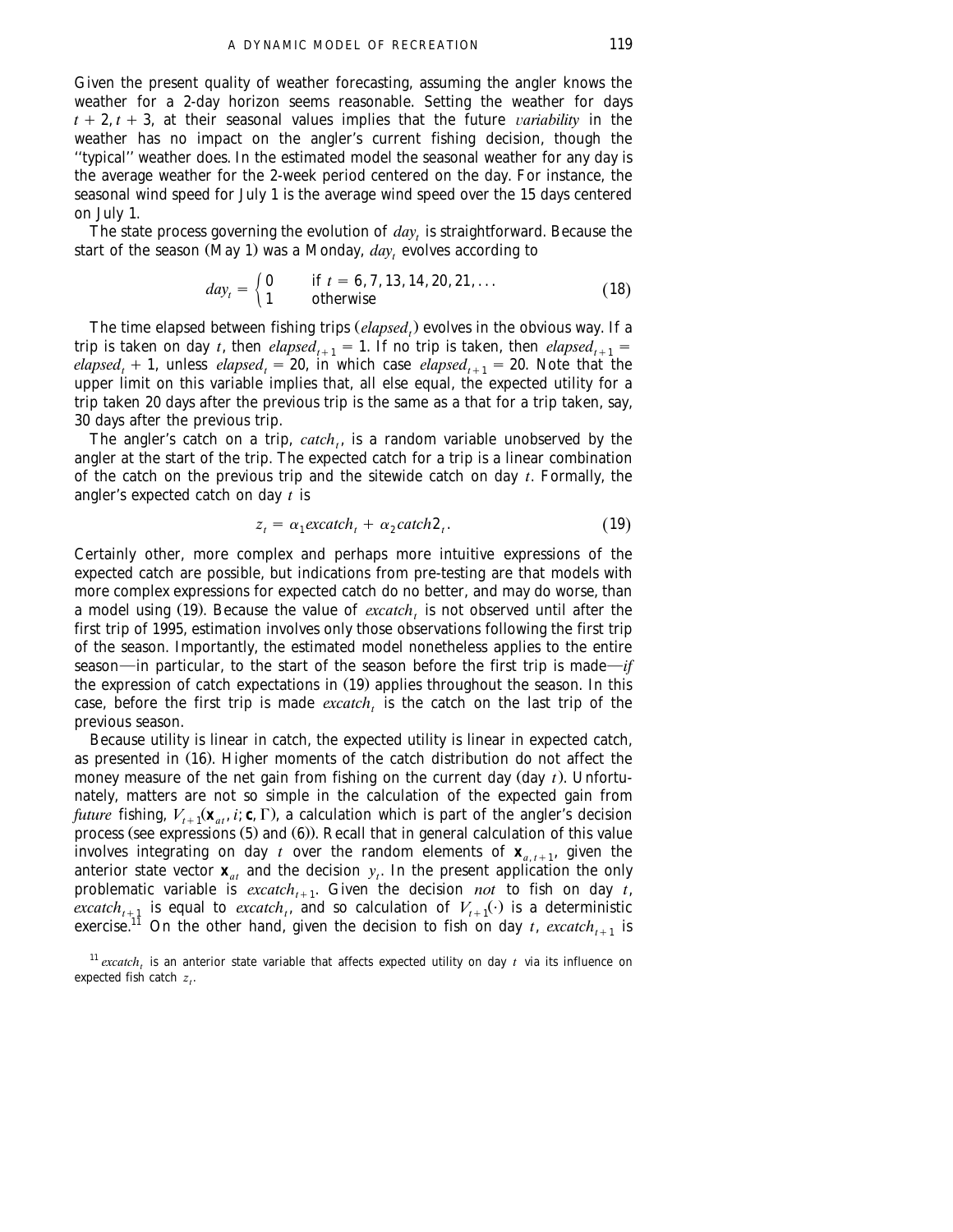equal to *catch<sub>i</sub>*, and so because  $v_{t+1}(\cdot)$  is not known to be linear, calculation of  $V_{t+1}(\cdot)$  necessarily involves integrating over the distribution of *catch*.

In estimation *catch*, is modeled as Poisson-distributed with mean  $z_t$ . A significant theoretical advantage of using the Poisson distribution is that it applies to random events taking positive integers, obviously the case for fish catch. A significant empirical advantage is that the recursive equation in  $(10)$ —the equation used to calculate the money measure of the expected  $\hat{f}$ *uture* gain from fishing—can be solved for the case where the angler chooses to fish on day  $t$ , without resorting to numerical quadrature. Suppressing for the sake of clarity those anterior state variables governed by deterministic processes, and noting again that for  $y_t = 1$ ,  $\vec{r}$  *excatch*  $\vec{r}$  = *catch*  $\vec{r}$ , Eq. (10) can be stated,

$$
V_{t+1}(z_t(excatch_t), y_t = 1)
$$
  
= 
$$
\sum_{catch_t} \left[ \left( \frac{1}{\sigma} \ln \{ \exp \sigma \left[ U_1(z_{t+1}(catch_t)) - c_t + \beta V_{t+2}(z_{t+1}(catch_t), y_{t+1} = 1) \right] \} \right) \cdot \left( e^{-z_t} \frac{z_t^{catch_t}}{catch_t!} \right) \right]
$$
  
+ 
$$
\sum_{catch_t} \left[ \beta V_{t+2}(z_{t+1}(catch_t), y_{t+1} = 0) \right] \cdot \left( e^{-z_t} \frac{z_t^{catch_t}}{catch_t!} \right).
$$
 (20)

A few final notes about the mechanics of the estimation are worth reporting.  $Elapsed_t$  and  $catch_t$  are integer variables and were treated as such in the estimation algorithm. *Mcost*, is a continuous real variable. In the dimension of this variable,  $V_t(\cdot)$  was approximated as a fifth-order Chebyshev polynomial. Upper bounds on all three of these variables were imposed to constrain the size of the dynamic programming problem. The upper bound on *elapsed*, is already discussed. The upper bound on  $mcost_t$ , is \$50, which is greater than the maximum value  $($ \$32 $)$ calculated for the sample. The upper bound on  $catch_t$ , is 25, which is greater than the maximum catch observed in the sample. To assure a good approximation to the distribution of *catch*, despite this upper bound—that is, to avoid significant truncation of the distribution—an upper bound of 15 was set for expected catch,  $z_{t}$ <sup>12</sup>

### 4. ESTIMATION RESULTS

The DFP algorithm in Goldfeld and Quandt's GQOPT was used to obtain maximum likelihood estimates of the parameter set  $\Gamma$ . Estimation results were confirmed with NPSOL, a solver created at the Department of Operations Research, Standford University [9]. A copy of the FORTRAN subroutine used to calculate likelihood values is available from the authors.

<sup>&</sup>lt;sup>12</sup> The Poisson distribution has an upper limit of infinity and is completely defined by its mean  $z<sub>t</sub>$ (recall that for the Poisson distribution, the mean and variance are the same). For  $z<sub>t</sub> = 15$ , the lower tail of the Poisson at *catch*,  $= 25$  is 0.9938. At the solution the constraint on expected catch was not binding for any observation. In fact, at the solution the expected catch for the vast majority of observations was *far* less than 15, indicating that in estimation the approximation to the Poisson distribution was excellent.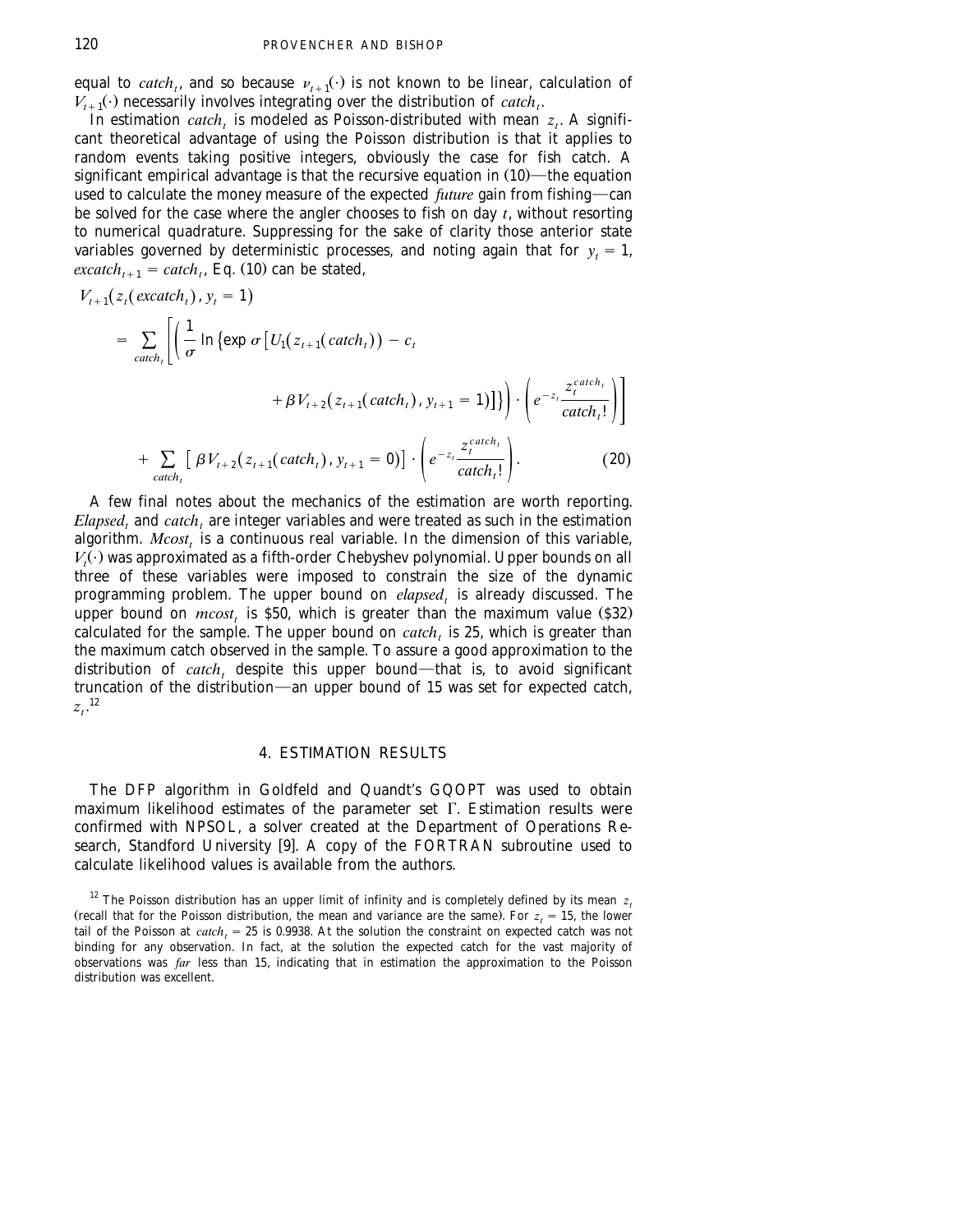Fourteen parameters were included in  $\Gamma$ : the scale parameter  $\sigma$ , the two catch expectation parameters  $\alpha$ , the four cost parameters  $\delta$ , and the six parameters  $\gamma$  of the expected utility function. The impatience factor  $\beta$  was not estimated. In theory this factor is equal to the discount factor for money. In a daily model, this implies  $\beta \approx 1$ , and so to reduce the size of the estimation problem we set  $\beta = 1$ .

Results of the estimation are presented in Table 1. A  $1^\circ$  Fahrenheit increase in the air temperature raises the net value of a fishing trip by \$1.67. A 1 mile per hour increase in the wind speed reduces the net value of a trip by \$3.52. The coefficient on *elapsed*, is statistically significant, but its sign is opposite that expected. It indicates that as the time elapsed increases the expected net gain from fishing falls at the rate of \$15.16 per day. Whether this is a legitimate expression of the dynamics of preferences over time—the value an angler places on fishing falls as the time spent away from fishing increases—or instead reflects a misspecification bias arising because anglers who rarely fish are not adequately differentiated from those who do, is a difficult question that we do not address here.

The coefficient on  $derby_t$  testifies to the significance of Salmon-A-Rama to the anglers in the sample. For participants, the derby raises the expected net value of a trip by \$162.63. The increase may be due to the competitive and social aspects of the contest, as well as the opportunity to win substantial prizes.

The expected fish catch is nearly a convex combination of the catch on the last trip and the site-wide catch on the current day, with a greater weight on the angler's catch on the last trip  $(0.730)$  than on the current site-wide catch  $(0.476)$ . The large standard error on the latter estimate indicates it is imprecise. The increase in the expected value of a trip from a marginal increase in the expected fish catch is only \$1.04 (the value of the parameter  $\gamma_5$ ). This is lower than we anticipated and may be due to the linear form used to represent the utility of anglers, combined with the high average catch rate (five salmonids per trip) for anglers in the sample. The estimate may simply indicate that for highly successful anglers, catching one more fish has a low payoff. Alternatively, together with the large standard error on the expectation parameter  $\alpha_2$ , the low value of  $\gamma_5$  may indicate that catch expectations are not well specified for the sample. Anglers in

| Parameter             | Associated variable          | Estimate | Standard error |
|-----------------------|------------------------------|----------|----------------|
| $\gamma_1$            | $Temp_t$                     | 1.67     | .243           |
| $\gamma_{2}$          | Wind,                        | $-3.52$  | 1.458          |
| $\gamma_3$            | Elapsed,                     | $-15.16$ | 1.621          |
| $\gamma_4$            | Derby,                       | 162.63   | 9.499          |
| $\gamma_5$            | $z_{t}$                      | 1.04     | .653           |
| $\gamma_6$            | Age                          | $-68.93$ | 9.359          |
| $\delta_1$            | (Constant)                   | 220.83   | 47.185         |
| $\delta_2$            | Job                          | $-70.66$ | 7.565          |
| $\delta_3$            | $Job \cdot day$              | 154.29   | 8.291          |
| $\delta_4$            | $Job \cdot day \cdot regday$ | 2.73     | 3.110          |
| $\alpha_1$            | Excatch,                     | 0.730    | 0.363          |
| $\alpha$ <sub>2</sub> | $\textit{Catch2},$           | 0.476    | 0.952          |
| $\sigma$              | (Scale parameter)            | 0.00988  | 0.0047         |

TABLE 1 Parameter Estimates of the Model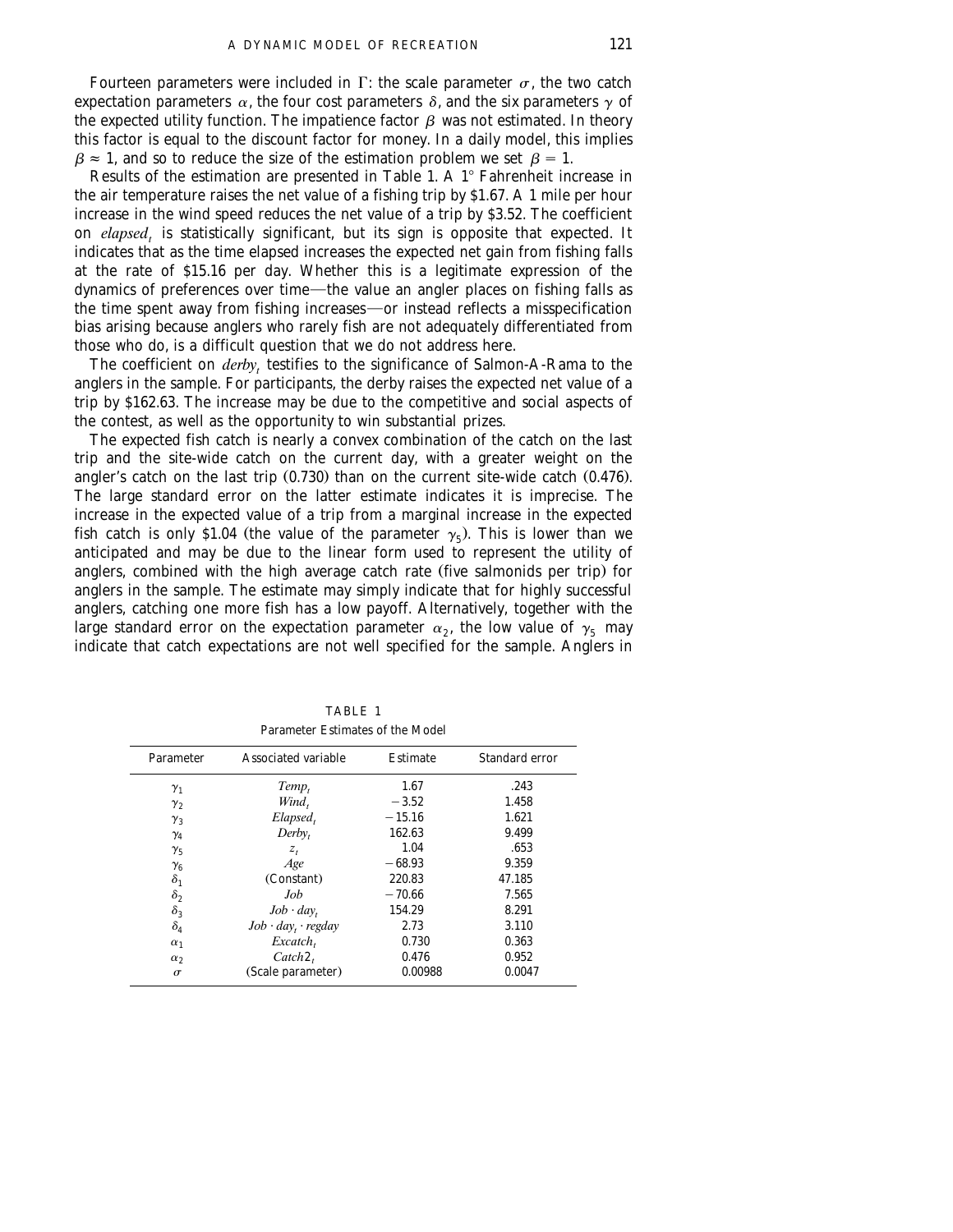the sample may form their catch expectations in a complicated way, often expecting to catch fish despite low values for the current site-wide catch, and regardless of their catch on the last trip. In this case the decision to fish on a given day would not be particularly sensitive to the expected catch variable constructed in (19), engendering a low value for  $\gamma_5$ .

As expected, the coefficient on the binary variable *age* is negative and indicates that probably due to health and safety concerns, the expected net value of a fishing trip is \$68.93 lower for an angler over age 75 than for one who is not.

Keeping in mind that costs are *subtracted* to obtain the net value of fishing, positive signs on the coefficients  $\delta_i$  indicate a *reduction* in the net value of fishing. The values of  $\delta_2$ ,  $\delta_3$ , and  $\delta_4$  indicate the following about the time cost of fishing. First, as indicated by the value of  $\delta_4$  and its associated standard error, there is little difference in the time cost of fishing for anglers who work a regular week (Monday–Friday) and working anglers whose schedule is not regular. Second, as indicated by the sum of  $\delta_3$  and  $\delta_4$ , for an angler who works a regular week the opportunity cost of a fishing trip is \$157.02 greater on a weekday than on a weekend. And third, as indicated by the value of  $\delta_2$ , the cost of fishing on a weekend is actually \$70.66 *greater* for a retired angler than for an angler who works. On the other hand, on a weekday the time cost of fishing is \$86.56 lower for a retired angler than for an angler who works a regular week  $(\delta_2 + \delta_3 + \delta_4)$ . Possibly retired anglers choose to fish on weekdays to avoid the crowds and save the weekends for other activities.

Figures 2-4 illustrate the sort of analysis possible with the model. Figures 2 and 3 map the probability of fishing against the money cost of a fishing trip and the day of the season. In both figures, probabilities for each day are calculated for the case where the previous catch was five  $(excatch = 5$ , the season average catch); the last trip was 8 days before  $(elapseed, = 8)$ ; and the angler participates in Salmon-A-



FIG. 2. Probability of fishing: employed, derby entrant.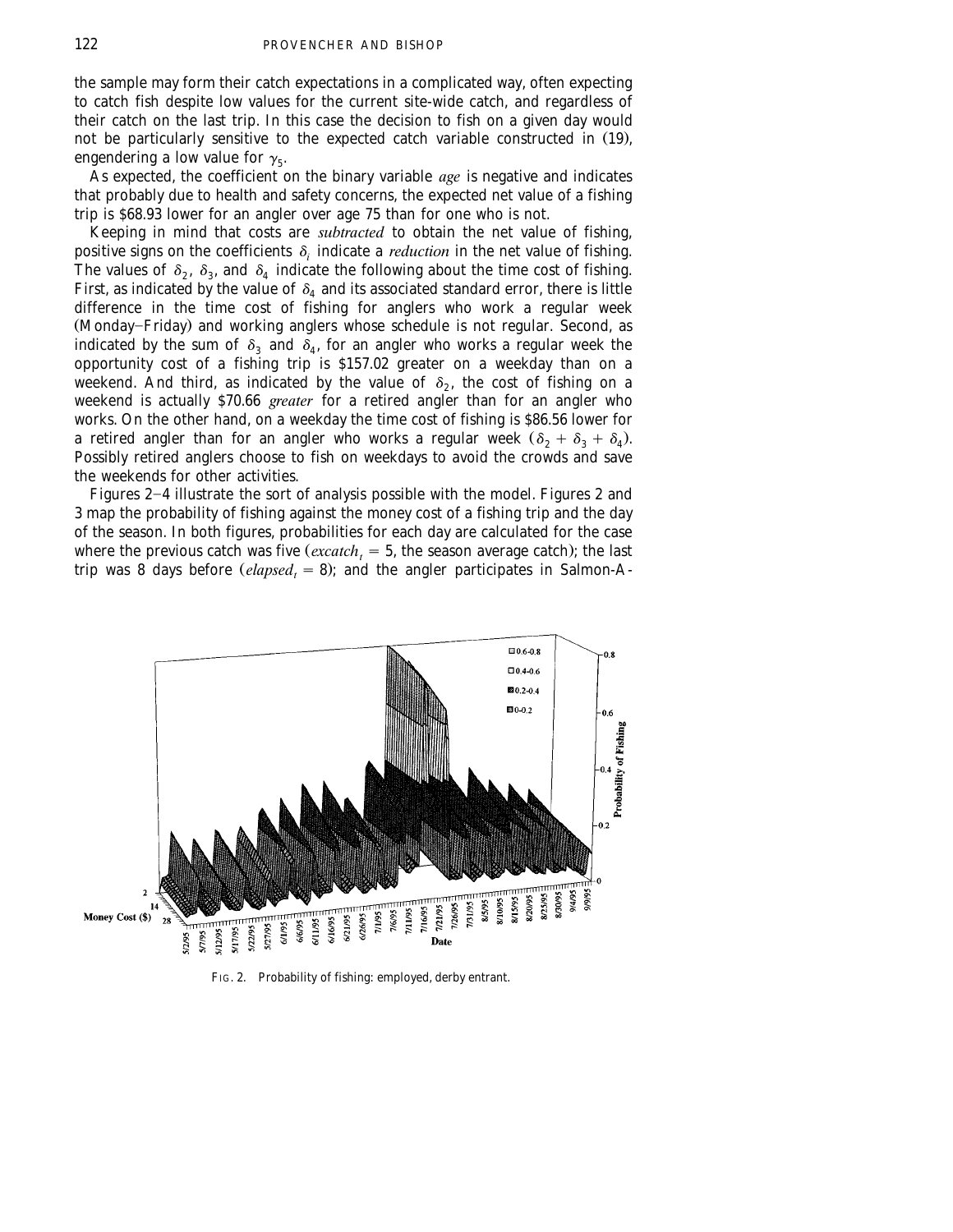

FIG. 3. Probability of fishing: retired, derby entrant.

Rama. Figure 2 applies to employed anglers with a regular (Monday–Friday) work week. Figure 3 applies to retired anglers (but with  $age = 0$ ). The distinctive accordion-like structure of Fig. 2 arises because employed anglers are much more likely to fish on a weekend than on a weekday. The otherwise corrugated appearance of the figures—especially prominent in Fig. 3—arises because of changes in



FIG. 4. Expected net seasonal value of salmon fishing  $(V_r)$ .  $\Box$ , employed angler, derby entrant;  $\times$ , retired angler, derby entrant;  $-$ , employed angler, no derby;  $-$  retired angler, no derby.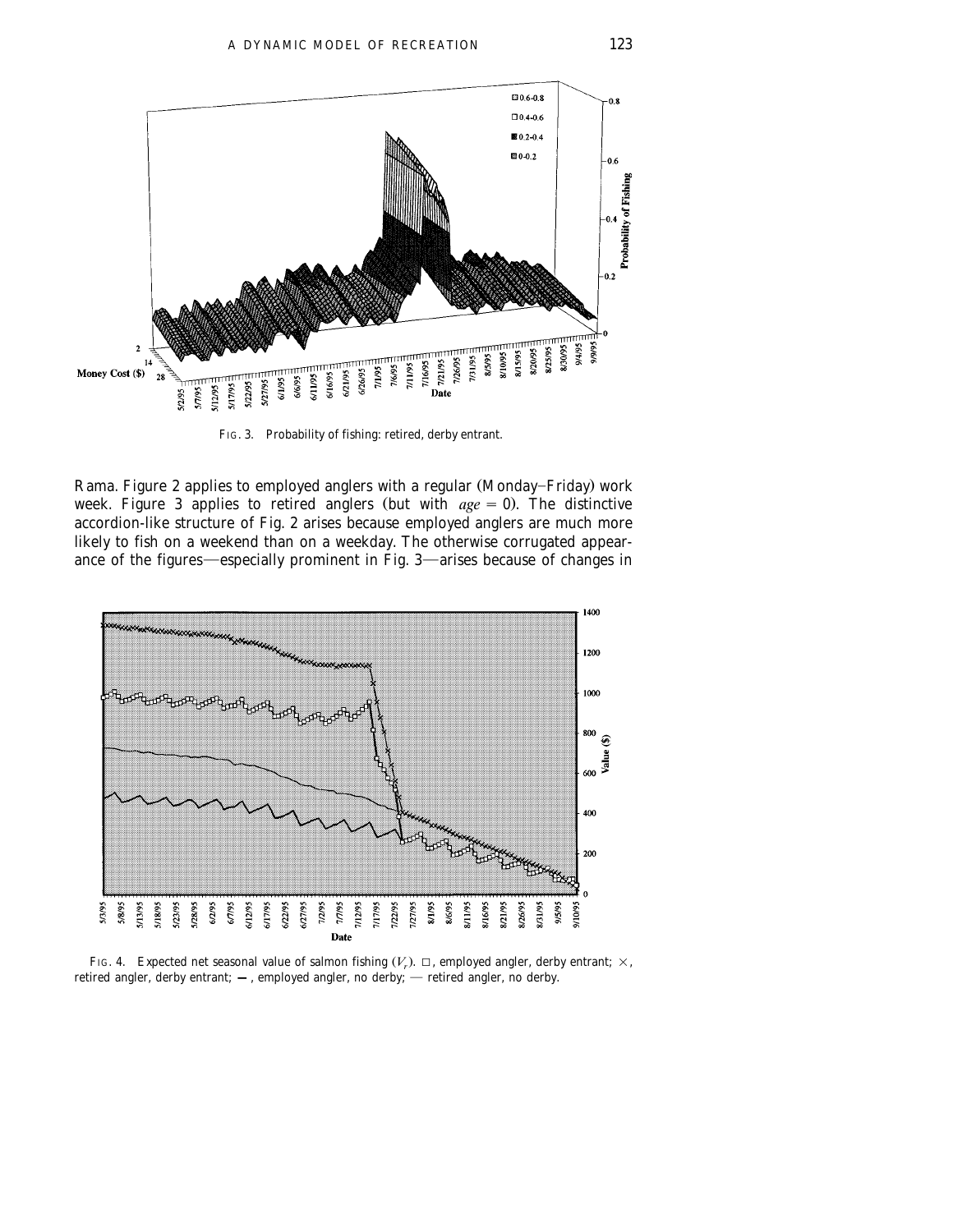the daily wind and temperature. The figures illustrate several results. First, Salmon-A-Rama has a significant effect on the fishing decision. For employed anglers this effect is most prominent on the two weekends of the derby. Second, the money cost of fishing reduces the probability of fishing on any given day; generally the probability of fishing falls by about one-third as the money cost of a trip increases from \$2 to \$32 (the maximum value in the sample). And third, quite apart from the effects of Salmon-A-Rama, the probability of fishing is greatest from the end of June to the beginning of August (this is most apparent by comparing the height of the "peaks" in Fig. 2), probably because catch rates were high in this period and the weather was relatively pleasant.

Figure 4 presents the values  $V(x)$  for particular states of nature. Values are presented for four categories of anglers, each distinguished by whether the angler is employed or retired (but with  $age = 0$ ), and whether the angler fished in Salmon-A-Rama. Values are for the remainder of the season, as evident by the definition of  $V_t(\cdot)$  in (10), and are derived for the case where the money cost of a trip is the sample median  $(57.50)$ , and the angler last fished 8 days before, catching five salmonids (the season average catch). Importantly, then, Fig. 4 does not display the expected *time paths* of the value of salmonid fishing; instead it is correctly understood to present *conditional* expected values for the remainder of the season.

Several insights are apparent from Fig. 4. Seasonal values appear plausible. The value of the season is highest for a retired angler who participates in Salmon-A-Rama (\$1340) and lowest for an employed angler who does not (\$480). For participants in Salmon-A-Rama the conditional expected value of salmonid fishing is much higher just before the derby than just after it, suggesting that most of the season's value is contained in the 9 days of the derby. As expected, after the derby the conditional expected value of the season is the same for derby participants as for nonparticipants: for both types of anglers, on the day after the derby  $\overrightarrow{J}$ uly 24) the future looks exactly the same. For employed anglers the conditional expected value of salmonid fishing cycles on a weekly basis, rising during the work week and peaking on Saturday. The explanation for this result is straightforward. Because employed anglers are unlikely to fish during the work week, and the time elapsed since the last trip has a negative effect on the net value of a trip, employed anglers are worse off on a Monday than they are on the following Saturday in the same circumstance. To elaborate in the context of Fig. 4, on any given Monday it is not until the following Saturday—at which time 13 days will have passed since the last fishing trip-that there is any reasonable chance that the angler will fish. So, all else equal, the angler is worse off on a Monday having last fished 8 days before than he is on the following Saturday having last fished 8 days before.

A good approximation of the unconditional value of salmonid fishing at the start of the season is obtained by setting the time elapsed since the last trip at 20 days (the maximum), and setting the previous catch at  $5$  (the season average catch). At the median trip cost of \$7.50, values are close to those shown in Fig. 4: \$1340 and \$730 for retired derby entrants and nonentrants, and \$980 and \$480 for employed derby entrants and nonentrants. For our particular sample of dedicated anglers these values seem reasonable. An approximation of daily values for trips in and out of the derby can be calculated as follows. The difference between the two seasonal values for retired anglers is \$610, which we take as an estimate of the value that retired derby anglers place on fishing in the derby. These anglers took an average of 5.3 derby trips, yielding a value per derby trip of  $\frac{610}{5.3} \approx \frac{115}{\text{trip}}$ . Note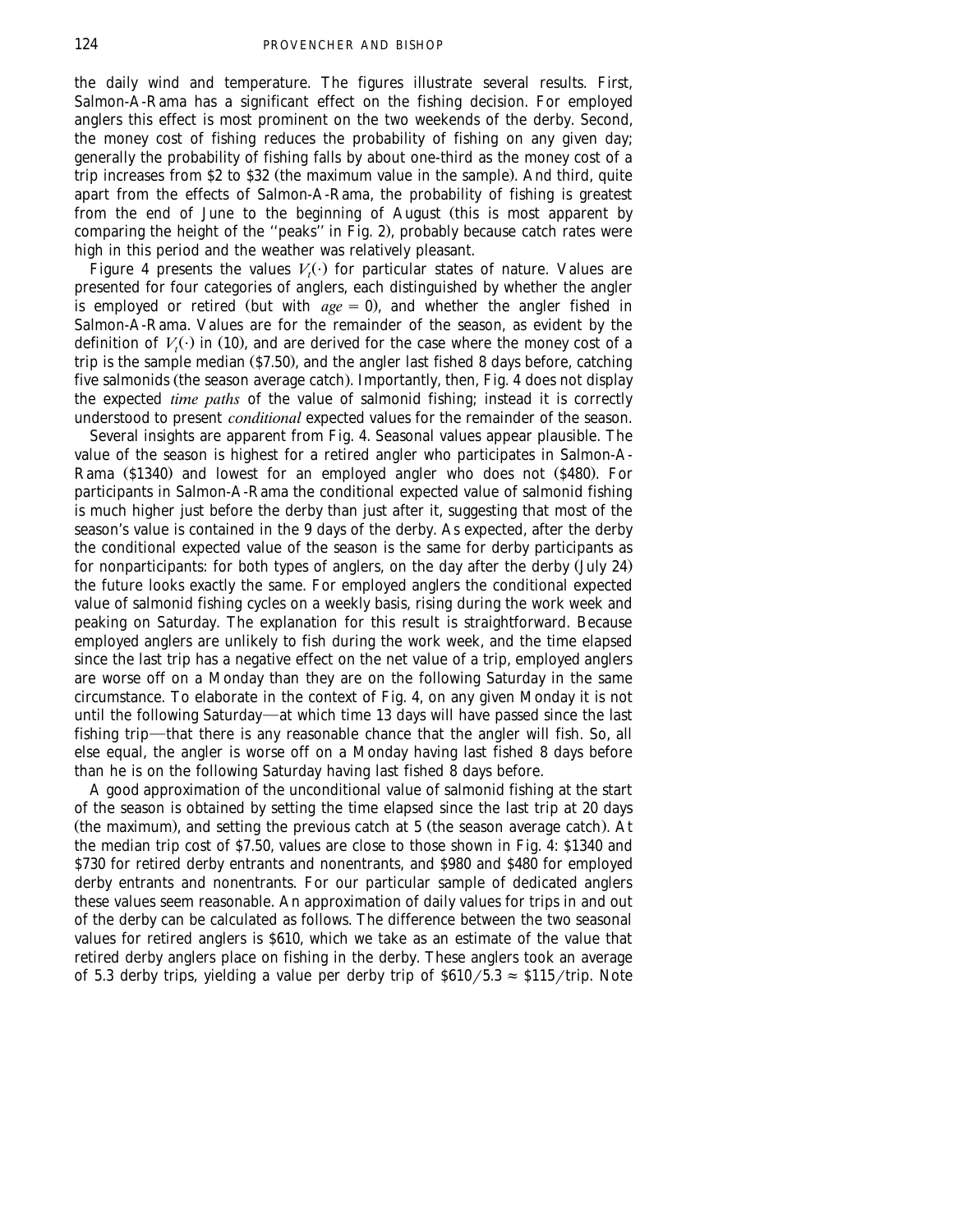that this is an *average* value per derby trip, compared to the coefficient on *derby*, \$162.63, which gives the *marginal* effect of the derby on the expected value of a trip.

Retired anglers took an average of 18.8 non-derby trips per season. Dividing the seasonal value of retired non-contestants by this figure yields \$39 as an approximation of the value placed by retired anglers on non-derby trips. Similar calculations for employed anglers yield \$88 for a derby trip and \$37 for a non-derby trip. Note that the value of a non-derby trip is virtually the same for retired and employed anglers.

Finally, to examine the effect of an increase in site quality on the value of the season, the average site-wide catch of salmonids on each day of the season was raised by one fish. Keeping all other variables at the levels used in Fig. 4, the value of the season rises by about \$20 and \$14 for retired and employed anglers who fish in Salmon-A-Rama. It rises by \$21 and \$12 for retired and employed anglers who do not fish in Salmon-A-Rama. These values are low and may reflect the low marginal value of a fish for anglers who typically catch close to 100 salmonids per year.

## 5. CONCLUSION

This paper presents an estimable dynamic model of recreation behavior that avoids a number of consistency issues arising in static random utility models, while permitting standard welfare analysis. In an illustrative application of the model to the behavior of Lake Michigan salmonid anglers, results are mixed. The signs for all estimated coefficients but one are as expected, and most are statistically significant. Seasonal values for salmonid fishing are plausible. Moreover, the application demonstrates the model's potential to estimate economic variables not readily calculated in static analyses, such as the relative time cost of fishing on a weekend. Still, it is questionable whether the model well approximates the dynamics of catch expectations in the decision to take a trip.

The application highlights a number of methodological issues, and we conclude by commenting on some of these. First, in the valuation of nonmarket goods, dynamic structural models require either observation of the daily (or periodic) budget *b*, or assumptions concerning both the state equation governing the budget *and* the utility function that effectively eliminate the budget from the estimable model. As it is extraordinary to obtain data with daily (periodic) budgets, future empirical work will be limited to simple and often unsatisfying treatments of budget state equations.

Second, dynamic structural models assume that the basic structure of the relevant decision problem is the same for all agents. Of course, the same fundamental assumption of homogeneity underlies static models, but the extensive nature of a structural dynamic model, especially the formal statement of state equations, engenders the sense that the model overreaches. For instance, in the model presented here expected catch is cast as a linear combination of two variables, when it seems reasonable that catch expectations vary considerably across anglers, and perhaps over time.

On the matter of the formation of catch expectations, three observations are relevant. First, in static analyses there is no formal statement of catch expectations,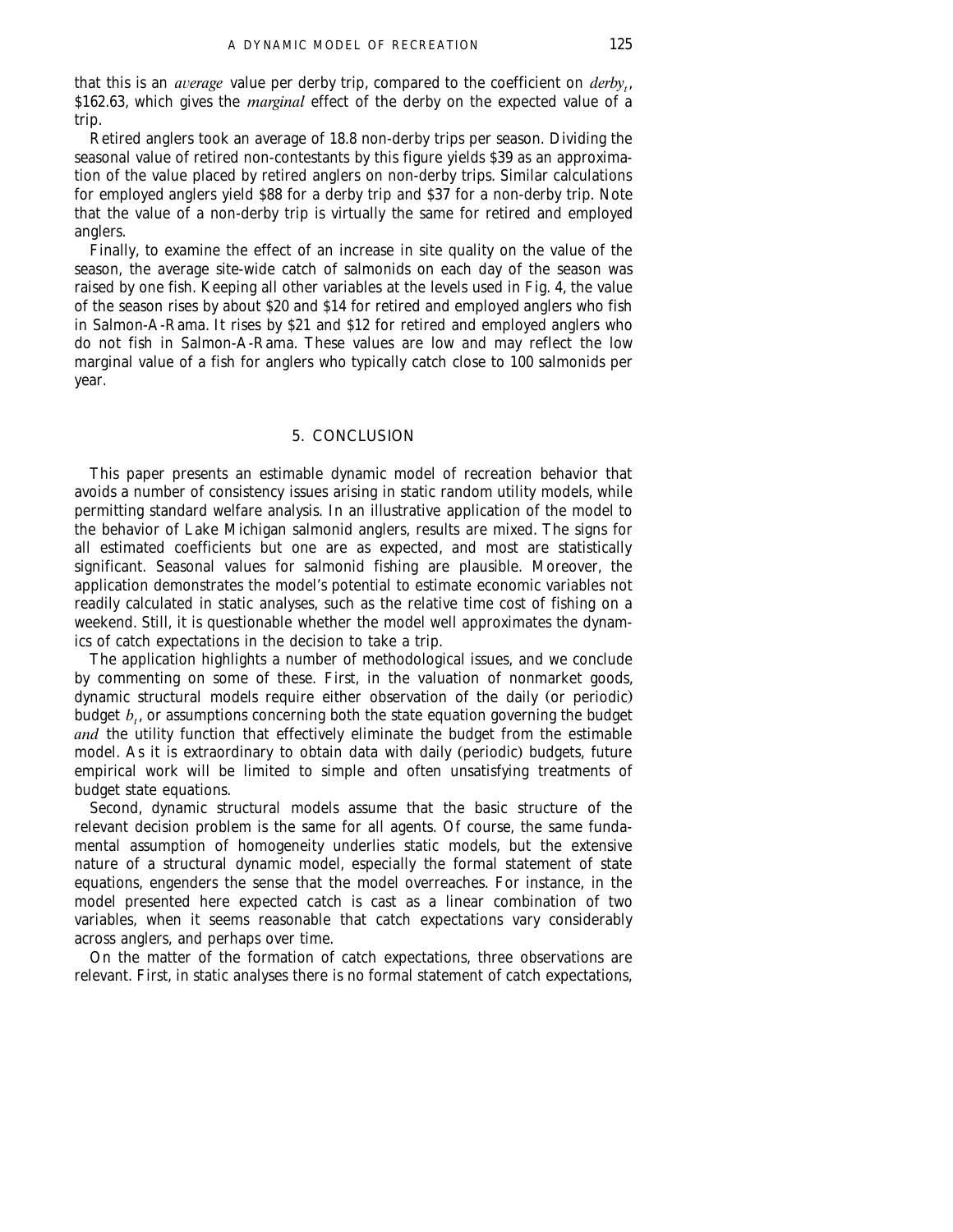and consequently in the calculation of seasonal welfare values such expectations are implicit and fundamentally *ad hoc*. Second, when an agent's judgment of the nature of a stochastic process is not disciplined by the marketplace, there are no apparent theoretical grounds for asserting one form for expectations over another. So, for instance, whereas it is possible to construct an argument that the catch expectations of commercial anglers are fairly homogenous and thus adequately represented by a particular structure—essentially, those anglers who badly underperform their competitors in forecasting catch do not stay in business for long—similar arguments appear somewhat problematic when applied to recreational anglers. $13$  And third, the assumption of homogeneity can be relaxed by estimating a separate structural problem for each angler or each subset of anglers. This is simply a limiting case in which the number of estimable parameters grows large. It requires a large number of observations for each angler and is not computationally practical.

Finally, estimation of dynamic structural models requires surmounting several notable obstacles. Obtaining the requisite data is generally quite expensive, as it involves fairly detailed panel data. Developing the estimation algorithm requires considerable effort by a programmer experienced in writing dynamic programming algorithms. Moreover, because a dynamic program must be solved at each iteration in the search for parameter estimates, it is critical to computational feasibility that the model capture the essential features of the decision problem with relatively few state variables. The best way to distill the set of potential state variables to the essential few is by preliminary analyses using standard regression techniques (e.g., logit or multinomial logit regressions), though this comes at the cost of compromising the usual statistical tests. Even after such preliminary analysis, decision problems larger than the simple binary choice problem presented here will probably require processor time on a supercomputer.

With these obstacles in mind, future work should focus on determining when it is appropriate to use a static estimation framework—when, in other words, the *forward-looking* element of the decision process (the value function  $V_{t+1}(\cdot)$ ) is weak or nonexistent or is suitably approximated with a simple functional form. Static estimation of this sort abandons the effort to develop insights to the dynamic processes governing behavior, but it may yield welfare estimates close to those obtained via its dynamic counterpart. This is an empirical question that awaits investigation.

# REFERENCES

- 1. W. L. Adamowicz, Habit formation and variety seeking in a discrete choice model of recreation demand, *J. Agric. Res. Econom*. 19, 19-31.
- 2. American Automobile Association, ''Your Driving Costs,'' 1995 ed., Automotive costs booklet prepared by AAA and Runzheimer International, Rochester, WI.
- 3. R. Bellman, "Dynamic Programming," Princeton Univ. Press, Princeton (1957).
- 4. M. Ben-Akiva and S. R. Lerman, ''Discrete Choice Analysis: Theory and Application to Travel Demand," MIT Press, Cambridge, MA (1985).

 $13$  An anonymous referee points out that those anglers who badly underperform others will consistently obtain less utility in fishing than will their counterparts, and therefore will, on average, fish less often. This reasoning may serve as the basis for making assumptions about the homogeneity of catch rate expectations.